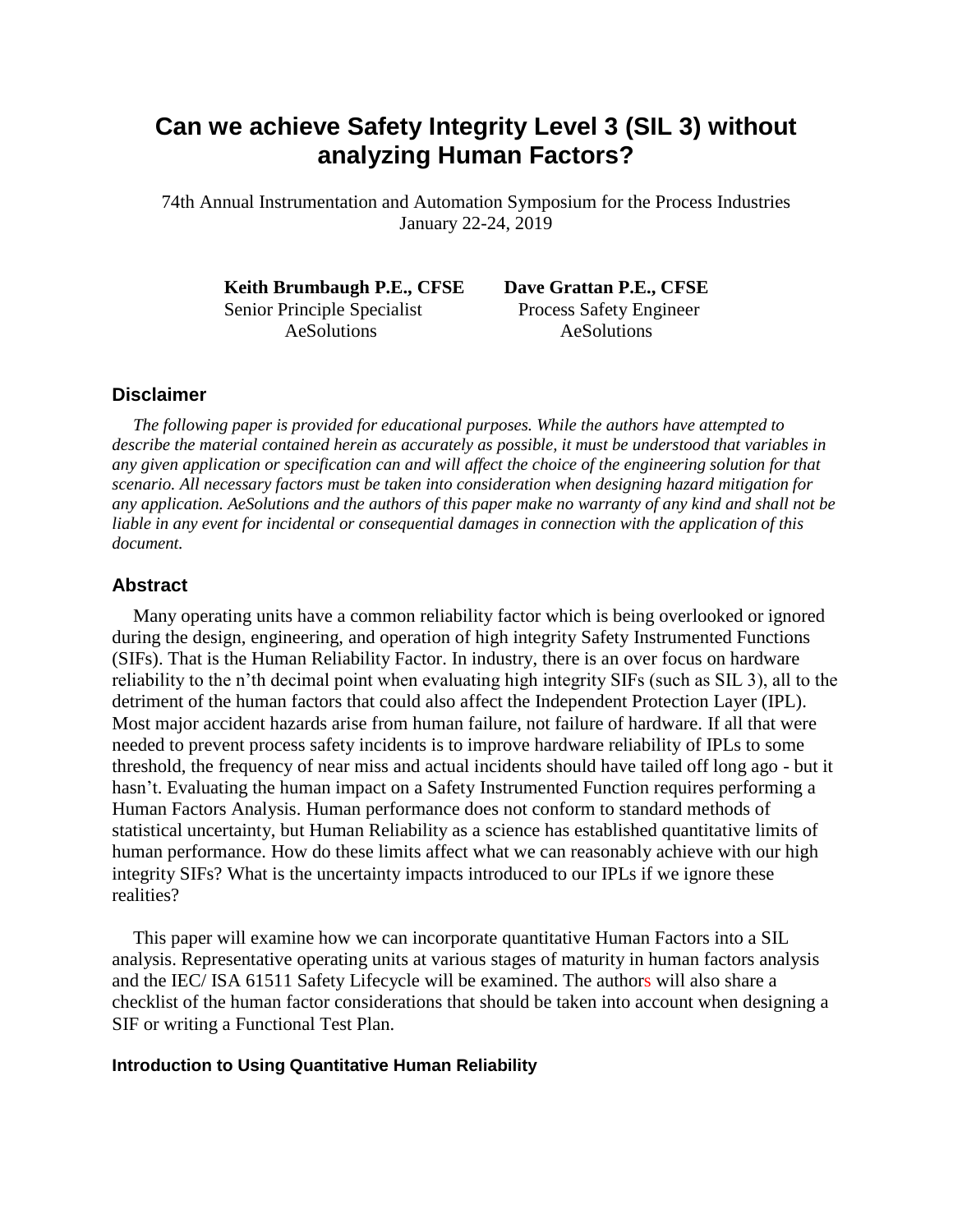It is widely accepted that a SIL calculation is primarily a hardware reliability calculation, which uses probability distributions based on random samples. Qualitative methods (i.e., the safety lifecycle) are used to control systematic failures, such as human impact. This is established practice. However, there are several reasons one may choose to undertake a quantitative evaluation of the human failure component in a Safety Integrity Level (SIL) calculation, or other barrier or Independent Protection Layer (IPL).

- 1. By considering human reliability it provides a more realistic estimation of the uncertainty associated with the random hardware calculation. Classical confidence limits based on Gaussian style probability distributions are inadequate for treating systematic uncertainty. The issue is potential underlying skewness or Fat Tails of the assumed probability distribution.
- 2. Related to number 1, from a process safety perspective, by ignoring the human factor in a quantitative risk determination, e.g., Layer of Protection Analysis (LOPA), we are significantly overstating the forecasted mitigated event frequency. This is especially true for LOPA targets of 1e-4 per year or lower. Whenever a model (e.g., LOPA) predicts that a failure will occur with a negligible chance, the probability that the model can fail becomes important.
- 3. While the Safety lifecycle methods are sufficient to identify and control systematic error associated with a single barrier (IPL, etc.), they are inadequate to predict emergent or non-linear failure modes for multiple barriers in a common threat path. That is, failure modes that arise (emerge) due to the interactions or dependencies between barriers.
- 4. The qualitative evaluation that comes with a human reliability assessment (for example, a qualitative Task Analysis), is the biggest benefit associated with quantifying human error. Human error rate averages suffer the same problem as hardware reliability averages (small sample sizes, using time-series based on the past history, etc.). However, the qualitative benefit that comes from the opportunity to identify error likely situations or latent failure conditions (used to derive said averages), far outweighs the calculated averages themselves.

To perform quantitative analysis of systematic (e.g., human) impact, a different type of thinking and tools apart from standard hardware reliability concepts are needed. To "think in systems" we must balance our focus from an outcome based statistical data approach (e.g., SIL calculations as typically practiced) to an approach that is subjective and more focused with the causal process of the outcome, rather than the outcome itself (e.g., a Bayesian approach). For outcomes related to process safety, Mother Nature does not tell us how many faces are on the die, or how many slots are on the roulette wheel (this is known as the "gambling with the wrong dice" problem). Moreover, much of the randomness in process safety comes from our lack of certainty in our knowledge about pathways to events (i.e., Bayesian randomness). We calculate the likelihoods of events with no or little thought to the uncertainty in the number. Is a number such as 1e-5 events per year comprehendible (humans as a species have only been on planet Earth for 100,000 years)? Can 1e-5 events per year ever be verified (this is known as the "problem of induction")?

Even though it may be inconvenient to think about, the practice of Process Safety involves an engineering and hard sciences component, and an equally important sociological/ psychology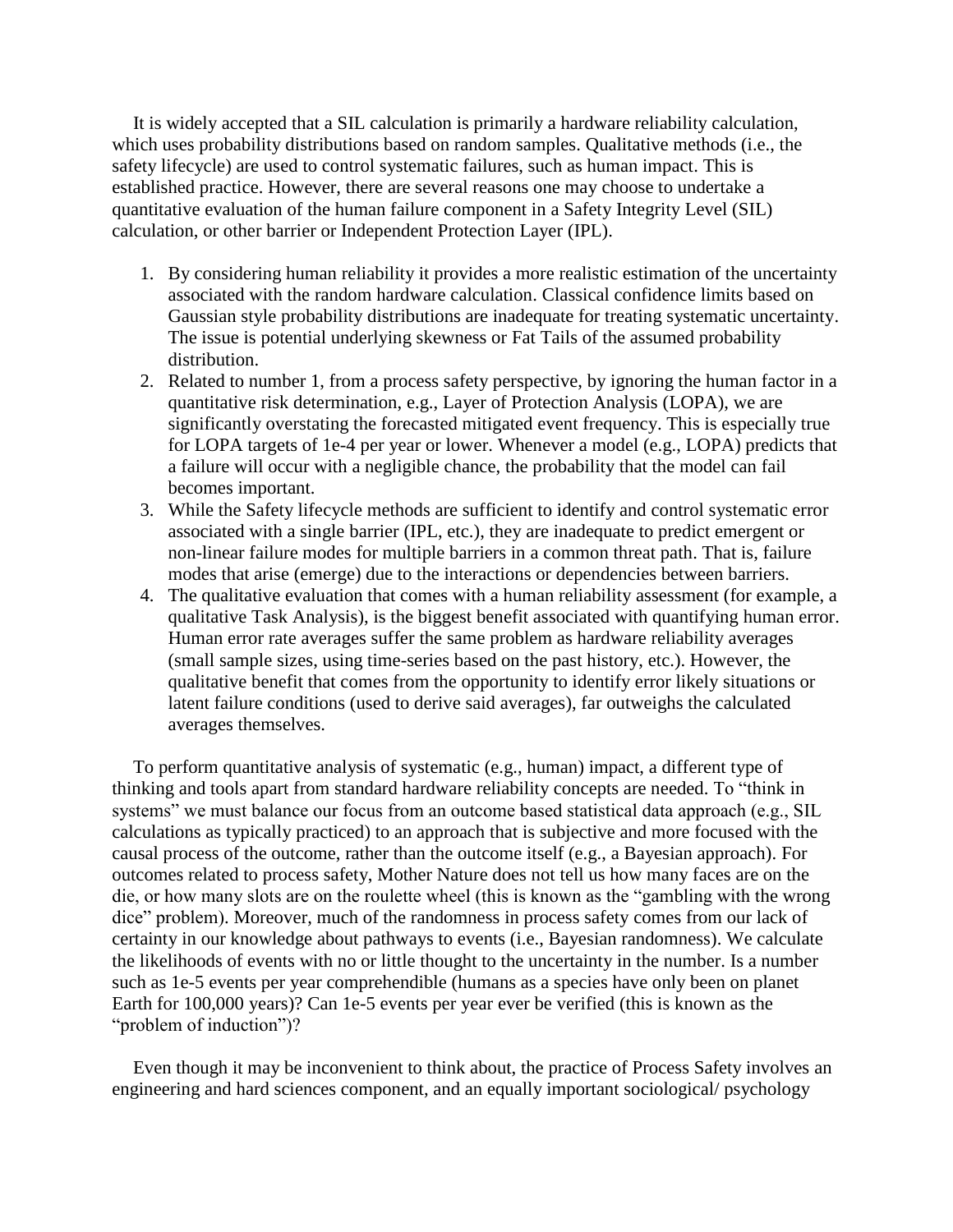based component. Numerical process safety is largely based on classical statistical analysis (e.g., accident statistics, probability of failure on demand, risk targets, etc.). Human thinking and intuition is cause-based (e.g., Hazop decisions, Operational decisions made in real time, etc.). Bayesian methods can be used to bridge the two.

To begin we'll look at two familiar, yet difficult to define concepts: **probability** and **randomness**. Probability is based on the concept of a random event, and statistical inference (i.e., induction) is based on the distribution of random samples.

## **Probability from Objective to Subjective Interpretations**

What is Probability? This short list is ordered from objective to subjective interpretations.

- A computation (of odds or likelihood) based on frequencies of past events and the associated confidence interval (uncertainty). This is territory we are most familiar with (i.e., SIL calculations, etc.). It also includes Human Error Probability (HEP), defined as the number of errors made divided by the opportunities (based on past occurrences). These are the "known knowns."
- A measure of uncertainty. This is the meta-uncertainty (i.e., the uncertainty of uncertainty). These are the known unknowns (what we know but can't quantify), and the unknown unknowns (what we don't know we don't know)." We rarely even get to this level. The worst of these are the "unknown knowns," i.e., that which we refuse to acknowledge is true. For example, we have poor bypass control of our safety functions but ignore it.
- A belief in an outcome. Here we are starting to look forward in time using a subjective (i.e., Bayesian) belief.
- A belief in the existence of pathways to alternative outcomes. After an event happens, these are known as "counter-factuals." Looking forward, being able to visualize counter-factuals is a uniquely human quality, and is the basis of future AI (artificial intelligence).
- A tool to help think about all of the above.

## **Randomness from Classical to Bayesian Interpretations**

Randomness is the property that makes statistical calculations come out right (this is a systems definition of randomness). Often, we are fooled by randomness, because there is a causal (or systematic) factor that we have missed. In large aggregates, sufficient randomness exists for the Law of Large Numbers (i.e., averages) to apply (e.g., the number of air molecules in a room, or the number of drivers in the United States). Conversely, many organizations made up of people are considered medium or small numbered systems. Averages can be deranged or skewed in Medium Numbered systems. The foundation of process safety management at a facility rests on people, and is a Medium Numbered system. For this reason, calculating process safety related averages (e.g., SIL calculations, QRA, etc.) often results in an inordinate use of time and money if the focus remains on the number itself. In would be better to invest that additional time and money to identify the potential for skewness or derangement in the number. The tool for this is called Task Analysis.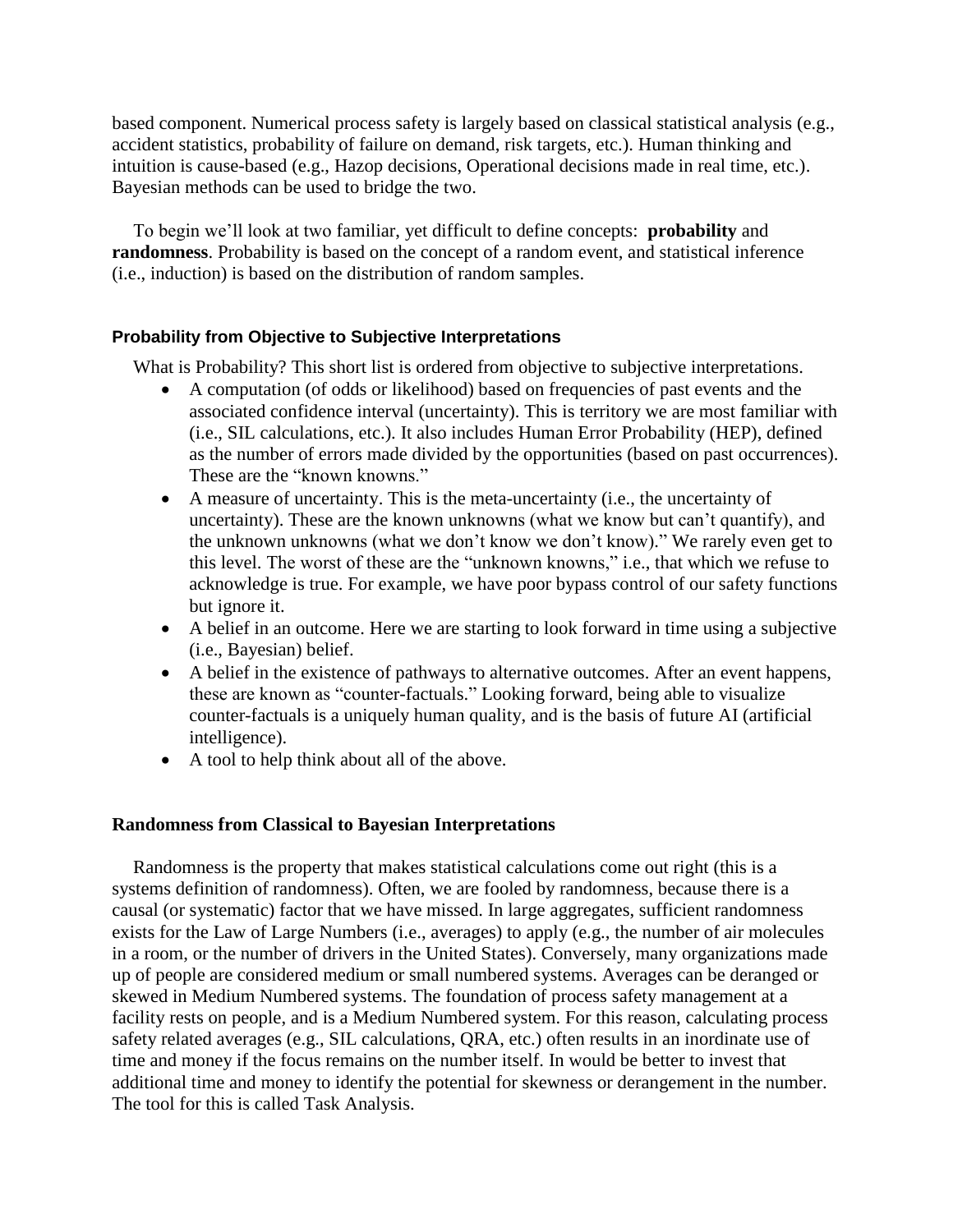In the classical interpretation, randomness means "equally likely." This property of randomness has been important since antiquity where randomizers (i.e., lots or dice) were used to make decisions. To ensure fairness and prevent dissention, equally likely outcomes were necessary. The equally likely property of randomness survives today in games of chance (e.g., a balanced die in gambling) for the same reason.

This interpretation of randomness ("equally likely") is not sufficient for process safety. Granted, a *fixed bias* can be added to any equally likely outcome, to make the chance of each outcome unequal (called a non-uniform distribution), and the odds computed. For example, if you wanted to compute the odds of an inferior baseball team winning a 7 game series, a bias can be applied to favor one team over the other. In process safety, the pathways to undesired outcomes are largely unknown and not equiprobable. It is not the same as rolling dice or flipping coins where the likelihood of each outcome is known, and the bias is fixed.

Bayesian randomness is based on how much information is known about the process. If no prior information exists, the process is completely random. If the process is well defined (i.e., known), it is considered deterministic. "Systematic" is a degree of knowledge that sits between a completely random process and a well-defined deterministic process.

Process safety as a discipline often sits in this systematic (i.e., systems) region. Our systems are too organized to be considered random, yet too complex to be considered deterministic.

As process safety practitioners, we look into a largely random future. Random is this context means lack of knowledge or understanding about what could happen and how. Often the "how" (the pathways to undesired events) is where the nasty surprises occur. For this reason, looking forward in time, any potential unwanted event is considered random (there is not enough information on how it will occur). After the fact (i.e., after the event), the failure has the potential to be classified as systematic (it is knowable in hindsight). This interpretation of randomness is consistent with Bayesian probability. Whether a failure is considered random or systematic depends on how much is known about the failure. Looking forward in time, very little can be known (all the ways a failure can occur is often less understood than what failures can occur). In hindsight, the dots can be connected and causes determined, so that the failure may be considered systematic. Hindsight bias occurs when we think the future is more knowable than it really is, based on a seemingly deterministic past (which is an illusion, i.e., hindsight is *not* 20/20).

What does this imply for a SIL calculation (or any other reliability calculation)? Include the failures that you know can happen and how often (based on past experience). However, how those failures can happen (i.e., the many pathways) can never be completely known in advance. This represents the largest uncertainty, and usually creeps in due to human, organizational, and other system conditions.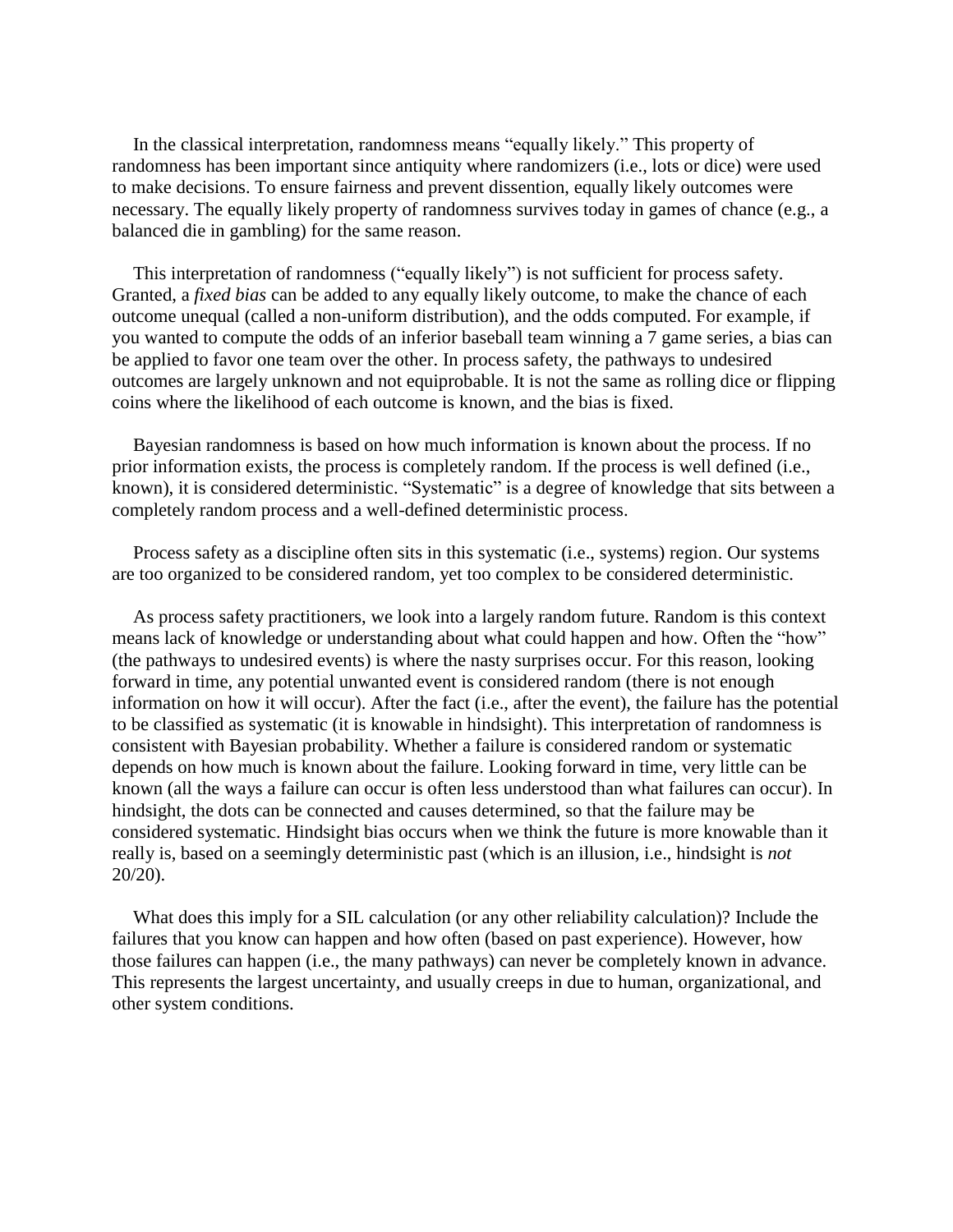#### **Bayesian Wars (Bayesian versus Classical Statistics)**

There are two fundamentally different kinds of statistics recognized in the field of mathematics. These are classical statistics and Bayesian statistics (a.k.a., frequentists versus Bayesians). Bayesian thinking is underutilized in Process Safety.

Much of quantitative process safety (e.g., SIL calculations, LOPA, QRA, etc.) rests on classical statistical techniques (i.e., the frequency based approach). However, small sample sizes (i.e., insufficient or un-sampled randomness), non-representative samples, under-reported events, data handling errors, and using time series based on past events (i.e., hindsight bias), all contribute to what is known as the "5-sigma" problem (a.k.a., Fat Tails or skewness). Any outcome that is purported to occur with a likelihood of 1e-4 (frequency or probability) or lower is at risk for more than just being unlucky.

Bayesian techniques are under-utilized in process safety. Bayesian methods can account for the human component impact of the specific site, which is missing in frequentist techniques (i.e., generic data, assumed probability distributions, etc.).

Most engineers are familiar with Bayes' rule as the defining theorem of conditional probability (i.e.,  $P(A \mid B)$ , read as "the probability of A given that B is true"). However, this is only a small part of the overall power of Bayes. More importantly, the vertical bar (│) in Bayes' rule (notation introduced in 1931 by Harold Jeffreys) is an empirical claim to faithfully represent the English expression "given that I know." It is an epistemological statement (pertaining to knowledge) rather than a statement of frequencies and proportions. As such, it represents a subjective degree of belief.

Using a Bayesian approach can correct and update the results initially obtained from a frequentist approach (the "prior"). In addition, Bayesian confidence intervals are real-world limits that reflect actual conditions in your plant.

#### **The Problem of Induction**

Inductive statements are verifiable in some manner (experience, statistics, etc.). Statistical inference (making conclusions about a population based on sampling) is a form of inductive reasoning. Process safety is awash in this type of inductive reasoning. For example, using metrics and indicators to draw overall conclusions about the state of process safety in a facility. The "problem of induction" is that many inductive statements that are made are not verifiable (or even meaningful). Here is a short list of the problem of induction related to process safety:

• How "safety" is defined is not even clear. Is safety the absence of something (i.e., unwanted events)? Is it freedom from harm (again, the absence of something)? We'll see below the problem with trying to "prove a negative" (i.e., prove something doesn't exist, or can't exist). Is safety the presence of something (i.e., success, capacity to do right, culture, resilience, reliability, presence of barriers, meeting tolerable risk, etc.)?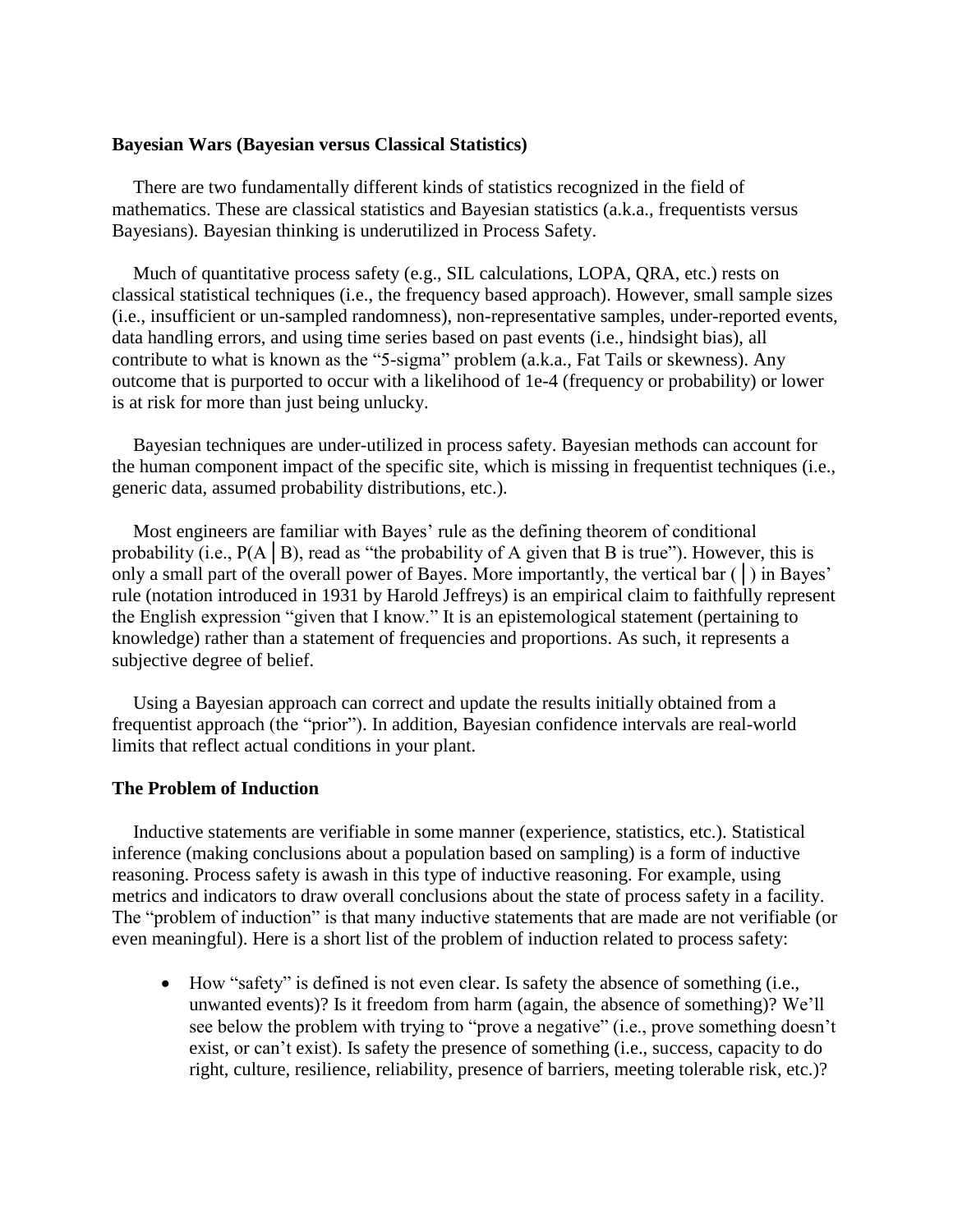If so, we need metrics and indicators that actually measure these concepts (i.e., are we asking the right questions?).

- The Law of Small Numbers when making a statistical inference. This includes small sample sizes (i.e., insufficient or un-sampled randomness), non-representative samples, under-reported events, data handling errors, and using time series based on past events (to predict the future).
- There is a special case of the Law of Small Numbers that applies when making decisions under uncertainty (i.e., applies to nearly all of Process Safety work). When humans make decisions we do so based on a very limited sample size, mostly our direct personal experience. This has the potential to introduce systematic bias into a system. In other words, the source of all systematic bias is (ultimately) the human mind, which uses heuristics (mental short-cuts) when making decisions under uncertainty. This is known as System 1 (fast) and System 2 (slow) thinking. Examples of heuristic tools such as a PHA-LOPA template, a risk matrix, or a SIL calculation model, all have the potential to introduce systematic bias.
- The perfect bias engine (a.k.a. the human mind).
- The Problem of the Rare Event. This comes under different names such as:
	- o "Absence of evidence is not the same as evidence of absence." (i.e., trying to prove that something can't happen, or worse, assuming that something can't happen)
	- o The Black Swan (i.e., a rare event, subjectively speaking). If you think Black Swan theory means BS, you are at risk of one happening to you.
	- o 5+ sigma events (i.e., events with low probability of occurrence, 1e-4 or less)
	- o Fat Tails/ Skewness (i.e., underlying asymmetrical probability distributions)
	- o The Turkey Trap (i.e., Using the past to predict the future, you could suffer the same fate as a Thanksgiving turkey - (i.e., things were going just great, until they went really bad)
	- o Fooled by Randomness (i.e., "My LOPA calc shows I meet 1e-6, so I'm safe.")

The problem of the rare event can be demonstrated with a simple thought experiment. Suppose I have an urn containing a large number of both red and black balls. The more information I have (gained by sampling the urn, 'n'), the more confident I can be about the outcome, i.e., the proportion of red to black balls (notice Bayes showing up here again). As I sample the urn, common statistical methodology says my confidence in the relative proportion of red to black balls will increase as the square root of 'n' times increase in the sample size. That is, for example, if I double the number of samples, my confidence level increases by 1.41.

Now suppose the urn contains a skewed distribution of balls: very few red balls (representing a rare event) and a large number of black balls. As I perform sampling, my knowledge about the absence of red balls will increase very slowly. Much more slowly than the expected square root of 'n' rate assumed above. If a red ball is found (drawn from the urn), we've confirmed the presence of a red ball, but it's too late (the rare event has occurred!).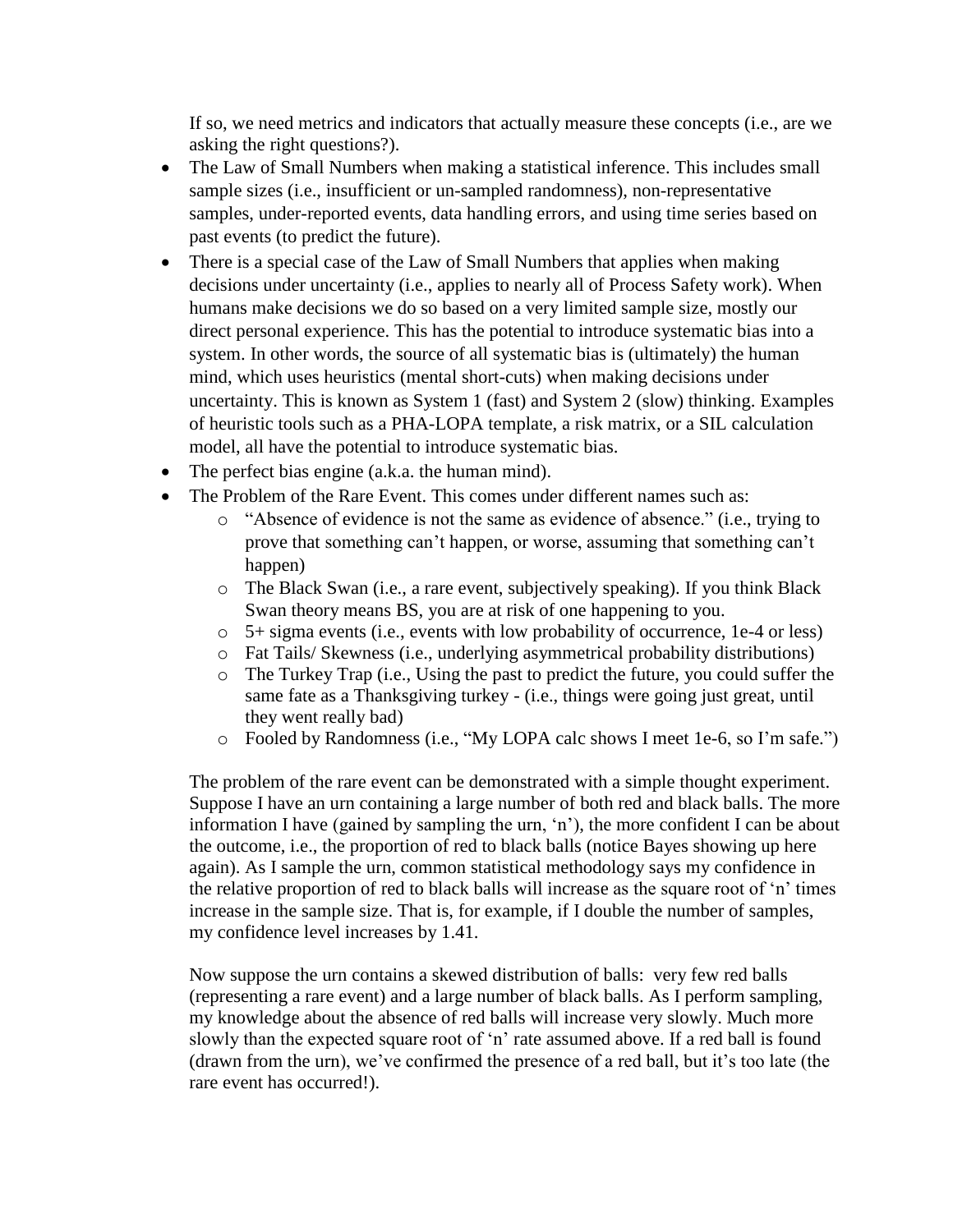## **Using Human Reliability Assessments to Support Quantitative Analysis**

A Human Reliability Assessment (HRA) can help bridge the gap with any and all of the issues discussed above (i.e., uncertainty, systems issues, Bayesian probability, and The Problem of Induction).

Traditionally, a Human Reliability Assessment is a tool used to evaluate human performance in the context of:

- Human error as the initiating cause for hazard event scenarios.
- Human response to abnormal events as a safeguard or independent protection layer (IPL).
- Failure to restore safety critical equipment following ITPM (inspection, test, and preventive maintenance) activities, or other error made as part of maintenance.

HRA may be used to "sharpen the pencil" in these cases to provide more realistic estimates of unrecovered human error probability. Moreover, the qualitative capability of HRA is greater than the quantitative. The methodology can handle the same operator making and recovering from his or her own error, as well as handling human redundancy. The method is particularly well suited to account for dependencies within and between individuals.

There are a myriad of HRA methodologies, some public, some proprietary, and extending from  $1<sup>st</sup>$  generation to  $3<sup>rd</sup>$  generation methods.

The Health and Safety Executive (HSE) in the UK considered that it would be useful to be up to date with developments in the field of quantitative HRA methods and to have knowledge of the capability of the tools and an understanding of their strengths and weaknesses, to improve consistency, and determine acceptability of their use. To this end, in 2009 the HSE published document **RR679** "Review of Human Reliability Assessment Methods," to summarize review of 72 HRA methods that were "potentially relevant to HSE major hazard directorates." Of the 72 potential HRA tools, 17 were considered useful for major hazard directorates. For example, THERP (Technique for Human Error Rate Prediction) is one of the 17 methods considered to be useful by the HSE.

The general steps to perform an HRA are:

- 1. Identify the task to be studied. This can come from a PHA/ LOPA, SIL analysis, audit, alarm study, etc.
- 2. Determine if you will be solving for a probability (e.g., as part of an independent protection layer) or frequency (as an initiating cause). This will affect how you set up the human factors worksheets.
- 3. Gather process safety information (applicable procedure, P&IDs, etc.).
- 4. Perform the task analysis focusing on Human Factors (see **Table 1**):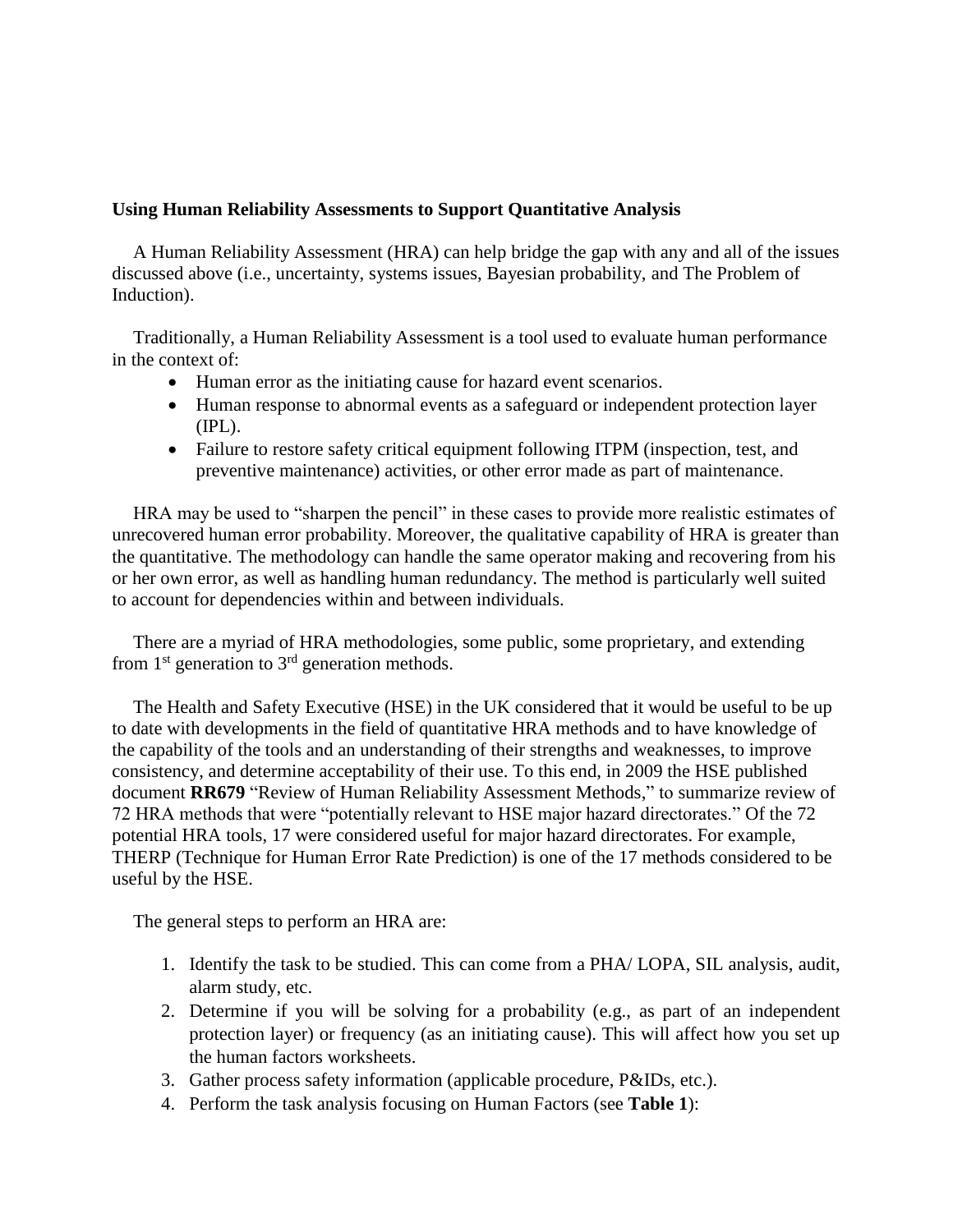- Talk-through of task with Operations and Engineering
- Walk-through with Operations demonstrating task (live or simulated)
- 5. Create a task analysis table
- 6. Quantify the task analysis table
- 7. Recommend error reduction techniques
- 8. Report results to Team and incorporate back into PHA/ LOPA, etc.

Analysis of Human Factors is an important feature of task analysis. Every task analysis will include at least one of the scientific areas found in **Table 1**.

| Alarm Management                | <b>QRA</b> (Quantitative Risk) |
|---------------------------------|--------------------------------|
|                                 | Analysis)                      |
| Automation                      | <b>Risk Perception</b>         |
| <b>Crew Resource Management</b> | <b>Safety Culture</b>          |
| (non-technical Team work)       |                                |
| Design & Installation           | Situation Awareness (What?,    |
|                                 | So what?, What now?)           |
| Fatigue, effects of             | Stress, effects of             |
| Human-machine interaction       | <b>Codes and Standards</b>     |
| Operating and maintenance       | Left Blank                     |
| Procedures                      |                                |

**Table 1**. Human Factors is a Science

## **Sources of Error and recovery factors**

Below will identify some potential negative human interactions with a Safety Instrumented Function (SIF) design through the entire SIF Lifecycle. This list is not intended to be exhaustive, but is provided as an example of sources of error and to encourage an end user to think of their own unique sources of error and to address recovery factors that could be utilized to overcome these errors. Recovery factors are an integral part of Human Reliability Analysis (HRA). Humans make and recover from their own errors every day. In addition, human redundancy acts as a recovery factor. Any realistic estimate of human error should include recovery factors.

## **Analysis Errors - LOPA Team**

Layers of Protection Analysis (LOPA) Team errors could be introduced from an inexperienced team. The team might not be clear on the severity of the hazard, or could call for a SIF design that isn't practical or has independence issues. The team may also poorly understand LOPA Templates and could credit a SIF to close a LOPA gap, but in actuality there is still a gap from either oversight or overconfidence.

Some LOPA Team recovery factors could include utilizing an experienced LOPA facilitator, the plant personnel could call for a more senior team member when a junior team is struggling.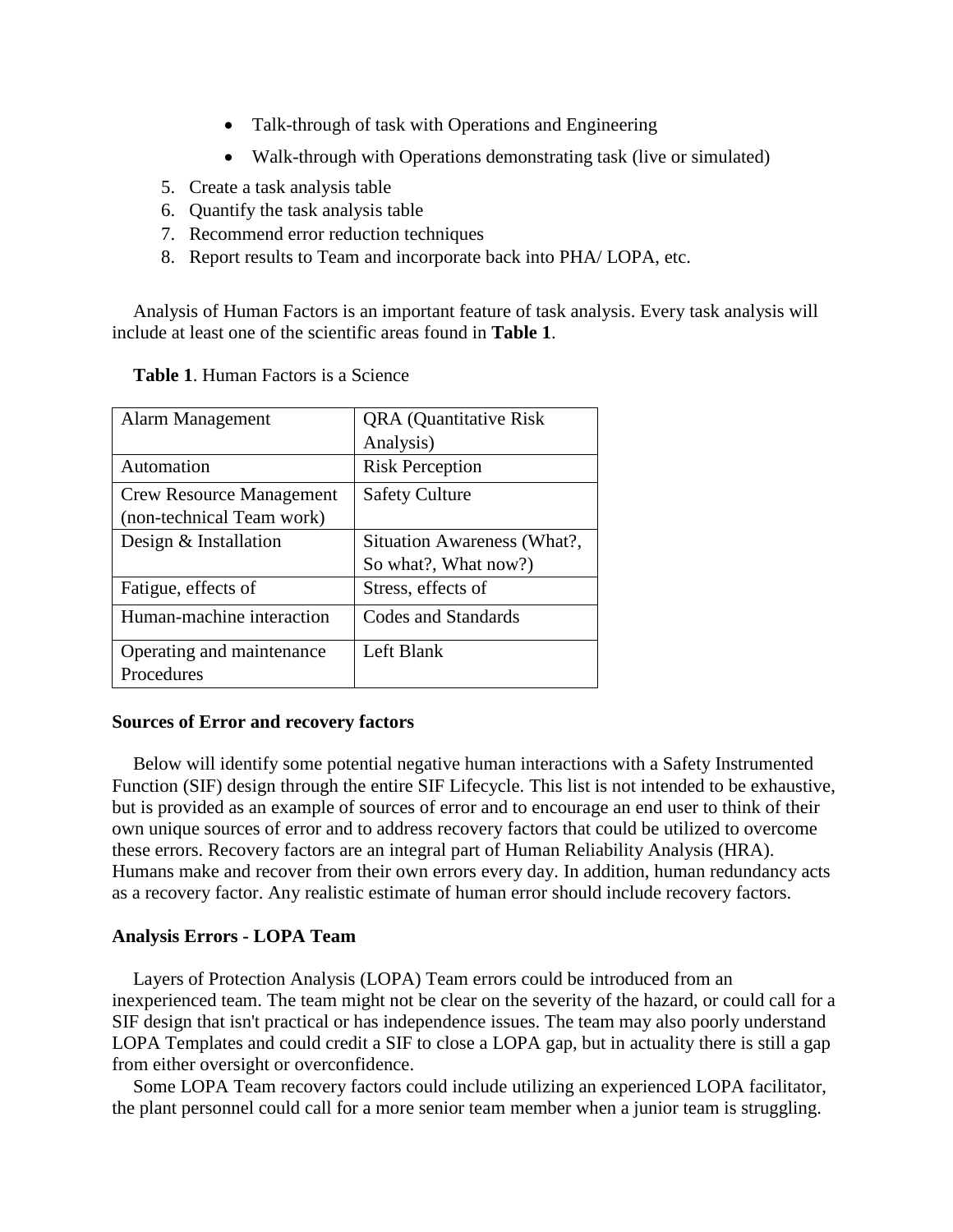Bad SIF design discovered can be recovered by a competent SIS engineering team. Gaps left in a LOPA could be discovered by competent Functional Safety Assessment (FSA) assessor.

NOTE: For all listed recovery factors, the effectiveness is entirely dependent on the competency of the individual players and can vary greatly. A competency assessment of each person mentioned as a recovery factor could help determine the recovery available.

#### **Analysis Errors - LOPA Facilitator**

LOPA Facilitator errors could include an inexperienced facilitator or poorly trained facilitator. In a LOPA, the inexperienced facilitator could miss the real hazard and lead the team to pick a lower severity than is the real potential. The facilitator could also apply IPLs with independence issues between the SIF. This could result in a SIF that should actually have a higher design target or be re-designed.

The facilitator could also apply Conditional Modifiers that aren't valid. For example, the CCPS book "Guidelines for Risk Based Process Safety (CCPS 2007) Appendix B – Peak Risk Concepts" warns that this concept has potential to be misapplied and credit given where it should not have been.

Some LOPA Facilitator recovery factors include Plant management review of LOPA results. A competent SIF design team could find IPL issues. A competent independent review of the report could find misapplied conditional modifiers or other poor credits.

#### **Analysis Error Recovery Overall**

Overall, there will not be many recovery factors available for a misidentified hazard (severity called out lower than actual), but competent reviews after a LOPA should be able to detect most errors in IPL independence and misapplied conditional modifiers. Additionally, a Revalidation PHA or Project PHA may serve as a recovery factor; however these can occur many years later.

#### **Design Errors - Process Engineer**

Process engineering errors could manifest as bad process data, which could include

- Incorrect working temperature/ pressures, could lead to sensors reading the wrong value
- Incorrect maximum design temperature and pressure, could lead to an instrument failing prior to the time of a SIF demand
- Incorrect shutoff differential pressure identified which could lead a SIF valve to not have enough force to close when commanded
- Overly optimistic process safety time or incorrect hazard set point beyond the point of no return (i.e. in the case of a runaway reaction). E.g. SIF is set to a set point that will be too late to prevent the hazard and will never respond in time to a real hazard.

Some Process engineer recovery factors include competent back checks of all data by other process engineers. The SIS design team can also back check process safety times provided if a number does not look right. In addition, instrumentation is generally over designed such that if the operating limits are called out too low, the instrument could still remain functional.

Overall, recovery will be low of process engineering errors. Other disciplines would need to be on their toes to catch base process data errors. A competent independent back check has the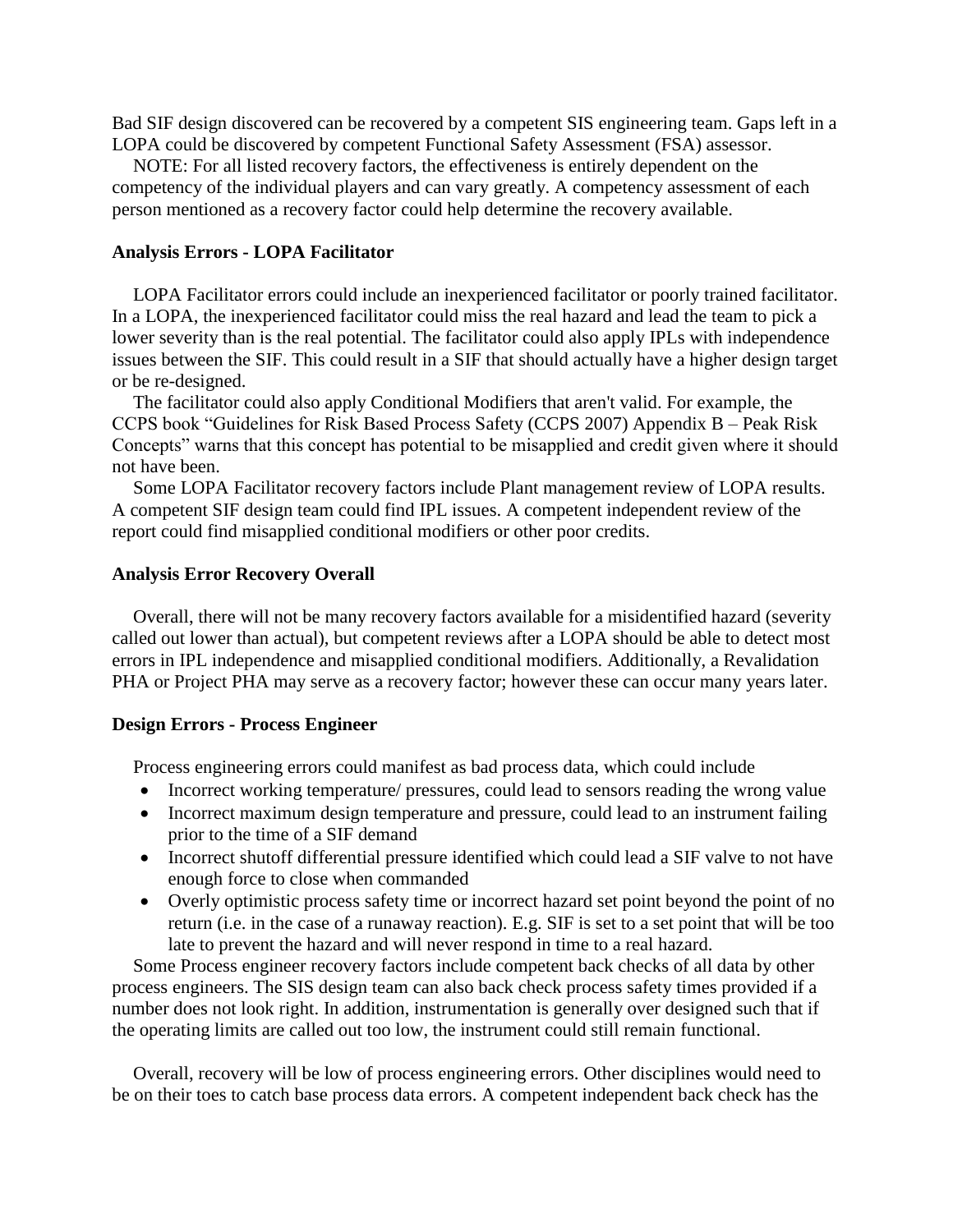most chance of success. Potentially some errors, such as incorrect shutoff differential pressure, can be recovered during commissioning and start-up.

#### **Design Errors - Piping Engineer/ Designer**

Examples of piping engineer/ designer errors include bad P&IDs. Perhaps the wrong line class or material requirements are listed for critical components, leading to undersized equipment or incompatible materials which could cause the equipment to fail. P&IDs are considered governing documents in most cases. Potentially if a line has been marked as class 150# but in actuality the design pressure ought to have the line class at 300# or 600#; a 150# valve might fail to prevent the hazard when demanded at the actual hazard pressures and temperatures.

Some piping engineer/ designer back checks include competent squad checks, process engineering back checks, and instrumentation engineering back checks. These are all generally performed over the course of most projects. Additionally, PHA teams scrutinize P&IDs closely. There are also P&ID reviews by the project team before a PHA.

Overall, recovery from piping errors should work themselves out based on reviews by other phases.

#### **Design Errors - Safety System Engineer**

Examples of safety system engineer errors include numerous documentation and specification errors. At best these errors might underspecify a system, at worst there is potential for erroneous requirements and designs. Some documents of concern include Safety Requirements Specifications (SRS). An incomplete SRS might misidentify potential problems, independence issues could be missed, potentially the engineer could neglect to call out various requirements that should have been analyzed (any parts of IEC/ISA 61511 Clause 10). Another document at risk is SIL calculation/ verification reports. These could be done incorrectly and might incorrectly conclude a SIF is far better than if it had been properly modeled. An inexperienced engineer might not know to challenge failure rate data that is overly optimistic (outside of reality). The engineer could botch the calculation, such as assuming redundancy of components where there is none (e.g. modeling a 2oo2 system as a 1oo2 system). Common cause factors could be misapplied lower than justified, or not even applied at all. The inexperienced engineer could poorly document assumptions which the client needs to know, such as diagnostic credits/ deviation alarming credited in the SIL calculation; the client might not know they must program the diagnostic.

Some safety system engineer back checks could include document reviews by competent and senior practitioners. The senior practitioner could identify missed items, however if the errors are extensive it might be hard to find them all. An FSA could discover if credits were applied to meet a design target (such as diagnostics in a SIL calculation), but were not documented in the SRS. Items like this could still potentially slip through the cracks. The client team could catch some errors, however if the client sought out an outside firm in the first place to design the SIF based on lacking the expertise internally, the client might not provide a sufficient back check.

Overall, if an inexperienced safety system engineering team is utilized, the probability of a good back check is poor at best. When an inexperienced firm is utilized, especially in high SIL applications, high levels of independence on the back checks and FSA's should be utilized. If a firm's competence is unknown by the client, the client should highly consider utilizing as much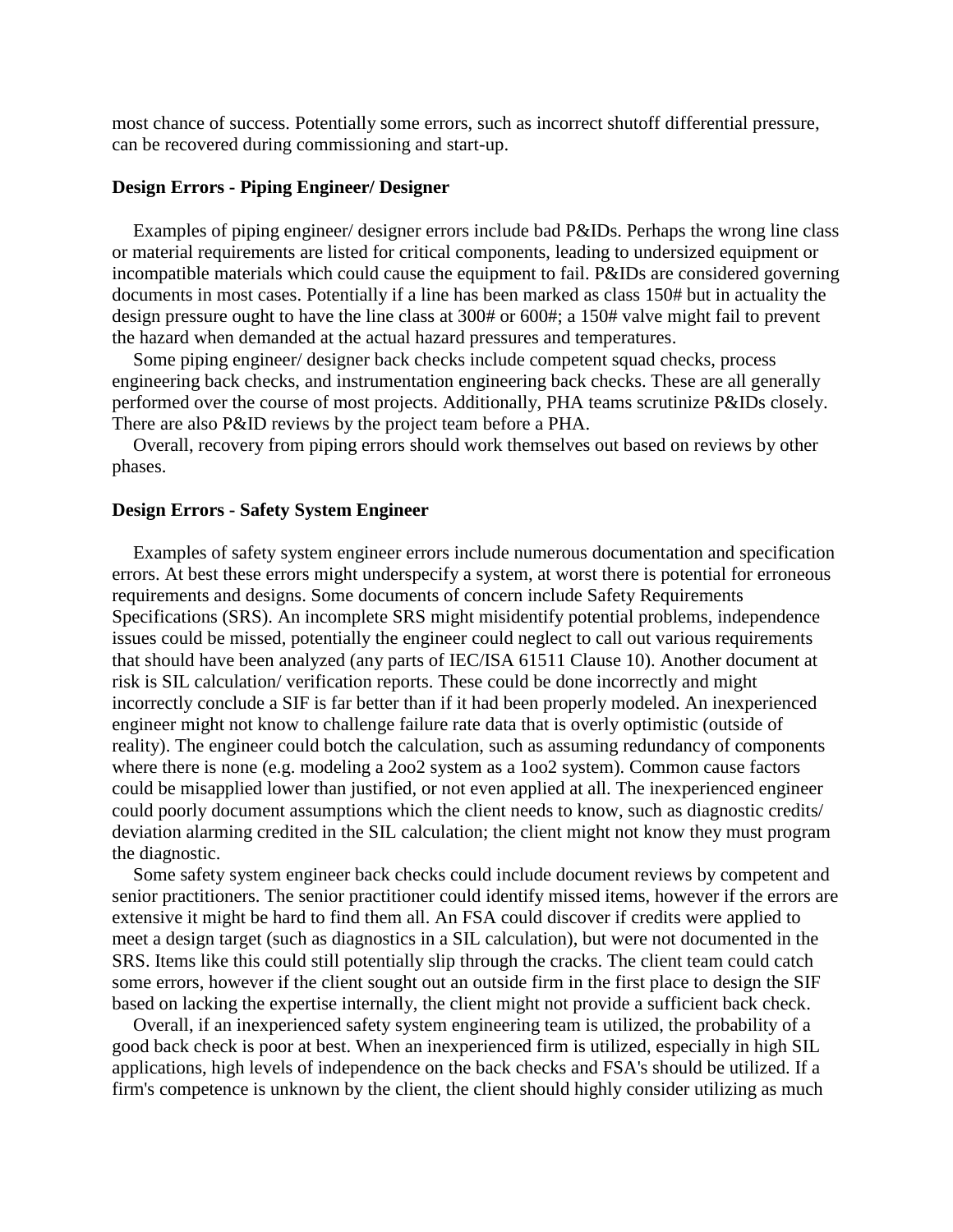independence as possible on the FSA and other assessments of any high SIL documents. This includes up to seeking the opinion of an independent company considered an expert in the industry. Note that this is in line with IEC/ ISA 61511 (2018 and 2004) clause 5.2.6.1.2, and especially guidance from part 2 "the requirement for an independent assessor may have to be met using an external organization."

#### **Hardware/ Software Errors - SIS PLC application programmer**

Some examples of Safety Instrumented System (SIS) Programmable Logic Controller (PLC) application programmer and vendor errors are as follows. There are ample opportunities for an application programmer to misread the requirements for programming the SIS PLC from descriptions in the SRS and Software Requirements Specifications (SWRS). It is very easy for numbers (e.g. transmitter scaled ranges and trip points) to be "fat fingered" and entered incorrectly, potentially being an order of magnitude off. There can be problems with interpreting the design documents, or the potential for programming logic in a way that was never specified. These errors are even more probable when an outside company other than the team/ firm which specified the SIS and SIF design documents (SIL Verifications and SRS documents etc.) is used to program the SIS PLC. At worse these two companies and teams will never interface to address issues and questions. After a safety system engineering firm has delivered its documents from the SIL verification and SRS design phases, often times the documents are "hands off" from that point forward and the original team will have no idea if what they specified has been followed. Likewise, sometimes clients can look to save money on the SIS PLC hardware by pulling spare PLCs or even spare DCS modules "off the shelf" with no consideration if these devices are actually SIL rated and SIL capable or not.

Recovery factors for SIS PLC errors is primarily through a through Factory Acceptance Test (FAT) and Site Acceptance Test (SAT). The most important check for logic errors is during the FAT. Even so, recovery is not guaranteed, especially if the SIS PLC application programming is done by a separate firm from the safety system engineering firm and the engineering firm is not consulted to check the FAT plan. It is possible the person that wrote the FAT did not understand the safety system engineer's specifications. Often the person writing the FAT plan is the application programmer himself. If the application programmer didn't understand the logic in the first place, how confident could an owner operator be that the FAT Plan will detect all errors? Note, the authors have witnessed this occurrence many times when they have been able to back check a FAT plan. Quite often the FAT Plan does not line up with what was specified, up to the system not even doing what was intended logically. Review of the FAT documents propagated the misunderstanding and, if left to run their course would have shown the system passed FAT even though there were fundamental flaws in the application program compared to the requirements.

To help with application programmer errors, the safety system engineering firm which developed the SRS and SWRS documents should be involved in the subsequent FAT Plan review at a minimum, and can detect many errors in programmed logic. For hardware error recovery factors, a hardware audit/ audit of the design and engineering phase of the project should be able to find specification errors prior to the cost of correcting the errors becoming a non-starter. You would not want to find out your engineering team programmed and FAT'ed/ SAT'ed a non SIL capable DCS logic solver after the system is installed and operating in the plant.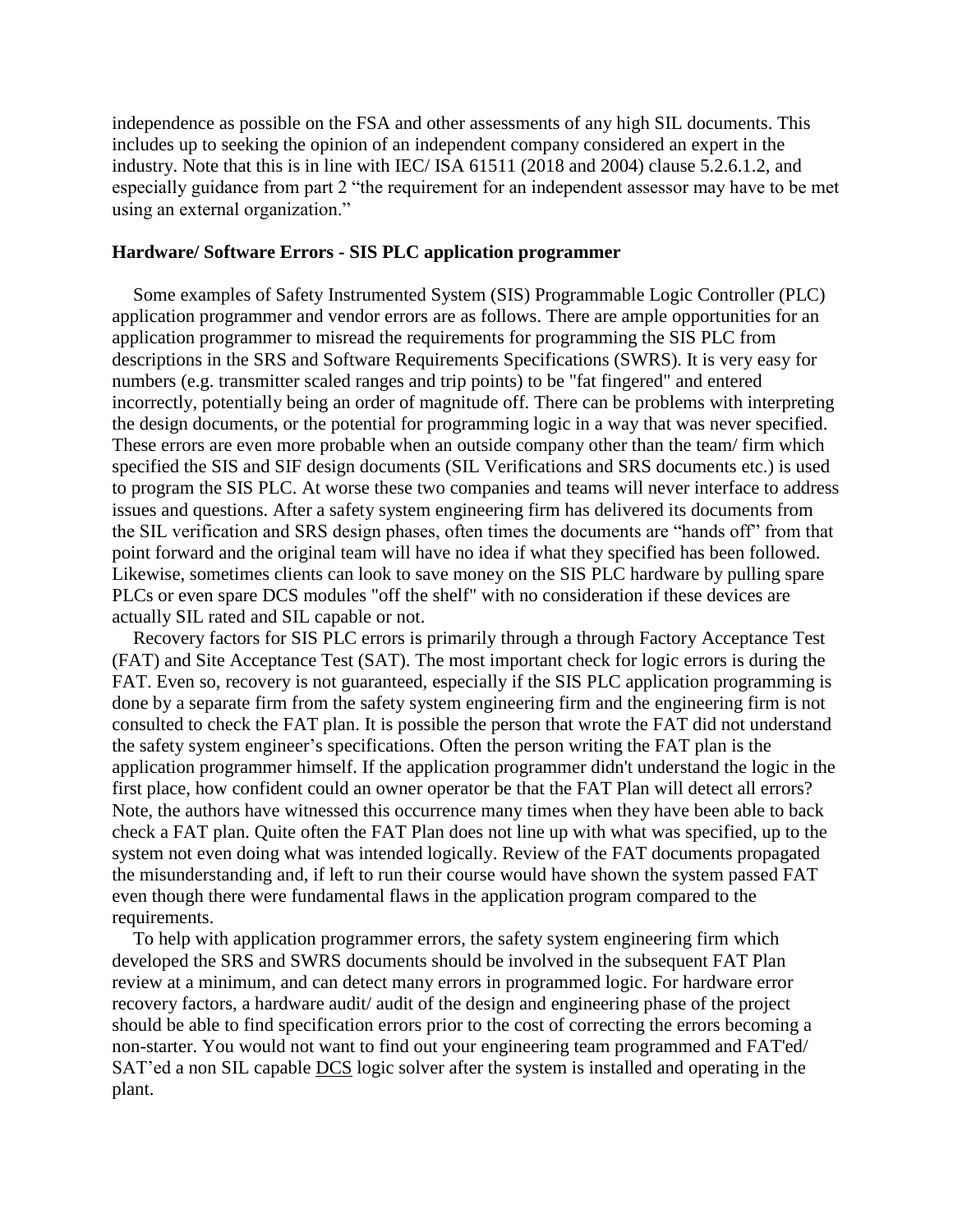Overall, a lot of errors in the SIS PLC hardware and software phase can be identified and recovered. The earlier the detection of a hardware specification error the better. A competent FSA stage 2 should be sufficient. In addition, software errors are avoidable if the safety system engineering firm which developed the SRS and SWRS is involved with this phase, at least during the FAT.

## **Equipment Engineering Errors**

Some examples of equipment (e.g. instrumentation, mechanical, etc.) engineering errors include:

- Ignoring the safety system engineer's requirements in the SRS documents. For example, if the SRS called out a special high integrity SIL certified device per the SIL calculation model but the instrumentation engineer opts to use off the shelf instruments that are on hand, this could lead to a SIF not having as high of an integrity as needed. Some back checks by other disciplines can be assumed to catch these errors; however the level of client sophistication will determine how effective this would be.
- Poor corporate standards, which could call out incompatible materials for equipment and process. In the author's own experience, there was a case where a plant kept having process leaks from flanges with potential exposure near misses. The process material was Ethylene Oxide (EO), a highly toxic and flammable material. The root cause was eventually discovered to be an incompatible gasket material called out for EO service. The plant has since commenced the expense of replacing every single gasket in EO service with the correct type.
- Mistakes could be made in the instrument specification with numerous opportunities. This is easy to occur when dealing with multiple similar equipment but with differences which may or may not be realized, and could be major sources of potential failure down the line.

Recovery Factors from equipment engineering errors include FSAs. This could find the errors in specification, where devices ordered do not match the requirements. Corporate standard errors can be discovered with periodic reviews. Maintenance records could be audited to determine if there are issued with the corporate standards calling out incompatible materials. A back check of all instrument engineering deliverables by a senior competent engineer should be able to discover any errors in the interpreting corporate standards, SRS, or duplication errors; however the recovery factor could be low if the back checker is also not familiar with the source documents. This is especially true of an outside EPC new to the plant's standards or unfamiliar with safety system documentation.

## **Purchasing Errors**

Purchasing phase errors can occur after the devices are specified and have been sent out for purchase. When devices return from quotation from multiple sources it's possible that the devices quoted by vendors are not technically acceptable. There are many owner operators where price is the overriding factor. It happens often that the technical aspects of a quote are completely overlooked and a bid is won solely on price alone. The problem comes when the device is not technically acceptable.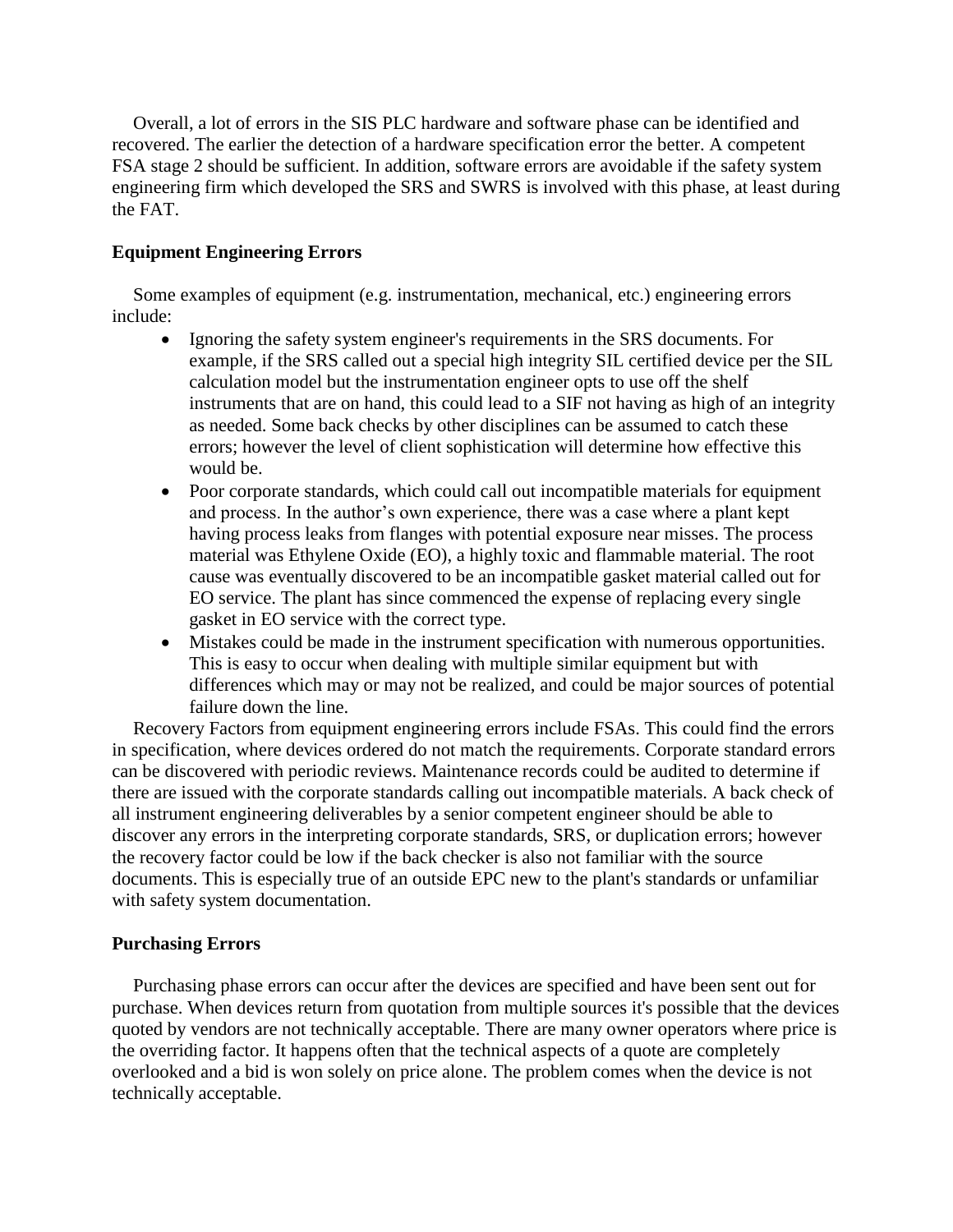Recovery factors include having the original equipment engineer involved in the purchasing phase with a technical bid review. This should be performed prior to the purchasing department disqualifying the bid on a price basis alone. This could serve to correct the mistakes of carrying forward an incompatible device quoted from the vendor.

Overall, recovery from purchasing errors depends on a corporation's purchasing culture. If the company is fully price driven it's highly possible that non-technically acceptable devices have made their way into service and could be a problem waiting to happen.

Note that errors in the purchasing phase are not limited to equipment alone but to the entire spectrum of a project. This includes engineering firms chosen to do any phase of the work analysis, design, specification, commissioning, auditing, operating, and maintenance, etc.

#### **Commissioning Errors**

Examples of commissioning errors could include a rush job where workers are under pressure to deliver a job on time and under budget. If a schedule is too aggressive it could lead to workers damaging equipment during the install, valves or other equipment installed backward etc. There could be a sloppy job done wiring up the system, possibly due to reuse of messy junction boxes or messy marshalling cabinets.

Some recovery factors occur during SAT, where most devices and loops will be tested from "end to end" (i.e. drive a signal from the transmitter and witness the valve move). SAT can work out a good portion of errors (such as wiring problems). Routine inspections and proof testing can also uncover errors.

Overall a good portion of errors can be recovered with testing, however some errors still might not be detected even with testing. For example, most SATs don't test a device (such as a valve) up to the actual working pressure. If there was an error with the valve install (e.g. an underrated spring is used on a spring return actuator, or the valve was installed backwards), the error might not be discovered until a real demand occurs at which point the valve will not act appropriately on the actual demand pressure. In testing the valve could still have opened or closed correctly leading to a false send of security.

If equipment is damaged on install, some of the damages may result in a delayed failure of the device even after testing has occurred and shows the device is working. There is an example of a remote sealed differential pressure based level transmitter's diaphragm seal being ruptured on the installation. The device was still able to function but eventually the ruptured cell could have leaked out the capillary fill fluid and introduced error. This problem was only detected due to a random inspection - the proof test never called out unbolting the capillary flange and inspecting the diaphragm.

#### **Operations Errors**

Example of errors from operations are many. One of the most troublesome would be uncontrolled bypassing of any or all SIF components, for whatever reason, for any length of time. SIF trips are sometimes bypassed indefinitely due to operations "not liking" a SIF for reasons such as poorly designed SIF with a high amount of spurious trips being viewed as a nuisance. The authors have been in more than one Hazop where they have heard of interlock set points raised/ lowered (by board operators) so that the trip never comes in for reasons such as avoiding spurious trips.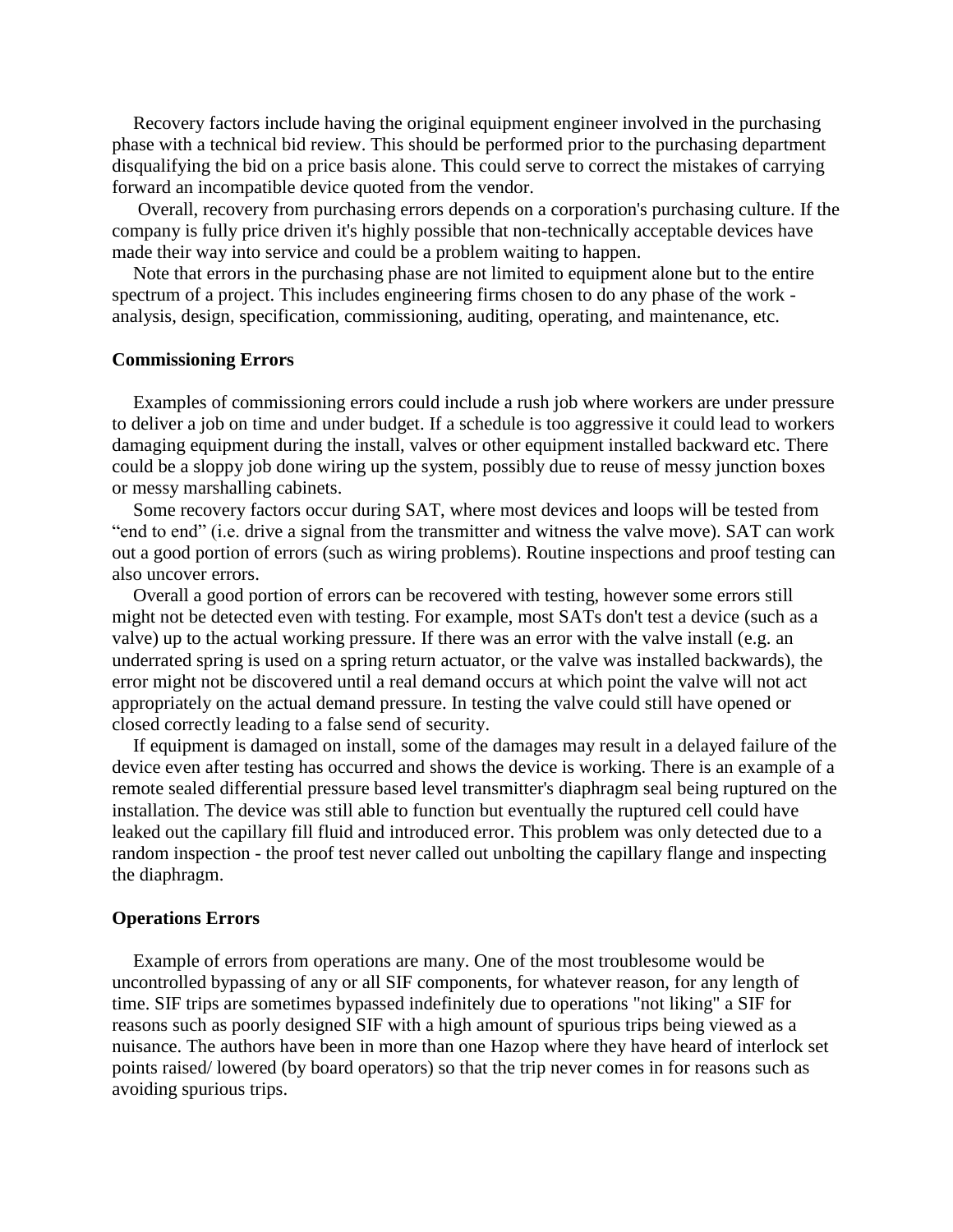Recovery factors include communicating expectations to Operations about what/ why safety functions are in place and periodic auditing of bypassing (don't let it be done on the "honor system"). Procedural PHA's related to start-up and other non-steady state operation represent an opportunity to discuss troublesome SIFs and unaccounted for bypassing of said SIF, as well as Operational expectations related to the SIF.

Overall, the recovery factors will depend on the sophistication of the plant safety lifecycle management, as well as policies and procedures which are backed up by routine audits.

#### **Maintenance Errors**

An example of maintenance error could be anytime that hardware (or software) of a safety function is touched, there is a chance to leave it in a failed state (or cause some other failure). This could be from an instrument technician to the DCS engineer who also maintains the SIS. One of the authors, based on their experience performing Safety Lifecycle audits, was shocked to learn the actual rate that DCS engineers access SIS safety code to make minor "improvements" (each an opportunity for an error to be made). Also, often times set points and timers are changed during testing (including proof tests). There is always the chance that the set points and timers are not returned to their "As Found" state.

Recovery factors include back checks and sign offs any time one group touches the safety system. For example, the field technician radios back to the console operator after placing an instrument back in service to verify it is reading correctly. In addition, periodic audits can be performed to look for forgotten bypasses or forced logic that may not be visible from an operator graphic.

Overall, the frequency of the opportunity for error depends on the testing interval (the more frequent will actually *increase* the opportunity for error). It is important to note there is a tradeoff between more frequent testing to achieve PFD, and the increased opportunity to make an error (again, either on the safety function in question or an "adjacent" safety function). Plant sophistication for back checks from competent staff will provide an increased probability of recovery.

#### **The "How" – Human reliability examples factored into hardware safety integrity.**

In this section, some conceptual example calculations will be provided which will examine a few of the previously listed sources of error due to the human component in SIF design, engineering, and operation; which will be factored into a traditional SIL calculation. The results will give an idea of the "real" (i.e., less uncertain/ same order of magnitude) safety integrity of a Safety Instrumented Function (SIF).

Examining IEC/ISA 61511 for further guidance, the following abridged definitions in relation to this concept are of note:

- System a set of elements which interact according to design and may include hardware, software, and human interaction.
- Safety Integrity Average probability of a safety instrumented system satisfactorily performing the required safety instrumented functions under all the stated conditions within a stated period of time.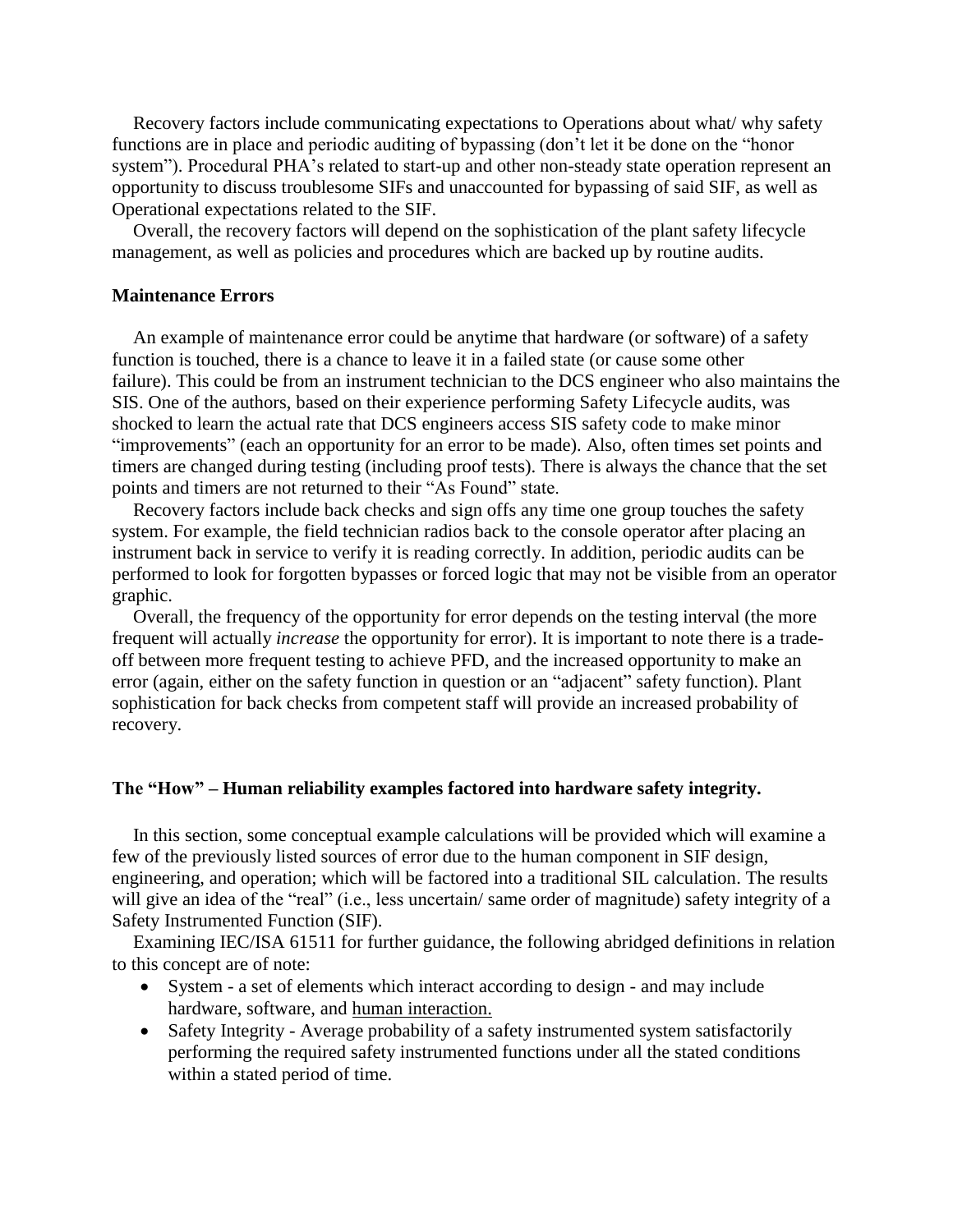- o Note, in determining safety integrity, *all causes of failures* (both random hardware failures and systematic failures) which lead to an unsafe state should be included.
- Systematic Failure Failure related to a certain cause which can only be eliminated by a modification of design, manufacturing process, operation procedures, documentation, or other relevant factors. [Note all of these are related to human error in some way].
- Hardware safety integrity Safety Integrity of the Safety Instrument Function (SIF) relating to random hardware failures in a dangerous mode of failure [i.e. SIL Calculations]
- Systematic safety integrity cannot usually be quantified (as distinct from hardware safety integrity). [Note an HRA could be performed as one method to quantify the human component].

An important take away from the above definitions, Safety Integrity should factor in both hardware and systematic failures. SIL calculations cover the hardware failures, however quantifying the systematic failures and then adequately factoring them into the achieved safety integrity is a difficult prospect and not well defined. Human errors are generally thought to be "systematic" in nature, whilst SIL calculations generally only look at the hardware safety integrity. The analysis provided in this paper is not typically performed due to the systematic failures component of a system are not typically quantifiable without thorough analysis (and as this paper has pointed out, this might not even "cover the bases"). Systematic failures are typically assessed qualitatively, however systematic failures are generally only understood in hindsight (i.e., after the fact) and cannot be adequately factored into the performance of a safety system as a whole before the fact.

The following calculations will demonstrate an approach which may serve as means of estimating a baseline for the human error safety integrity contribution (prior data), and then gathering data to perform a Bayesian analysis on the safety integrity as a whole.

#### **The Calculation Setup**

The three calculations will look at a simple SIL 3 SIF with various amounts of systematic error via human interaction factored in. In addition, a base case is modeled to show the SIF results given no addition of human factors into the SIL calculations (a pure hardware safety integrity analysis). The approach used in the analysis of the inclusion of systematic failures into the hardware model is a typical fault tree for dormant failures with the addition of a various extra sources of human failure represented as probabilities with recovery factors and dependencies factored in as per a typical Human Reliability Analysis.

In order to simplify the analysis, typical human error probability has been assumed across the board. A basic human error probability of failure of 0.003 for general human error of commission or omission has been used per appendix G of the HRA Handbook (Swain and Guttmann, 1983).

Recovery factors are provided to correct a human error; basic numbers are again utilized from the HRA handbook. Factors are Zero Dependence, Low, Medium, High, and Complete Dependence. Values used for recovery factor are failure probabilities of .003, .05, .15, .50, and 1 respectively.

Note that only a single human error contributor is modeled for each leg of the base calculation. In reality there would be many more potential human interaction points to model for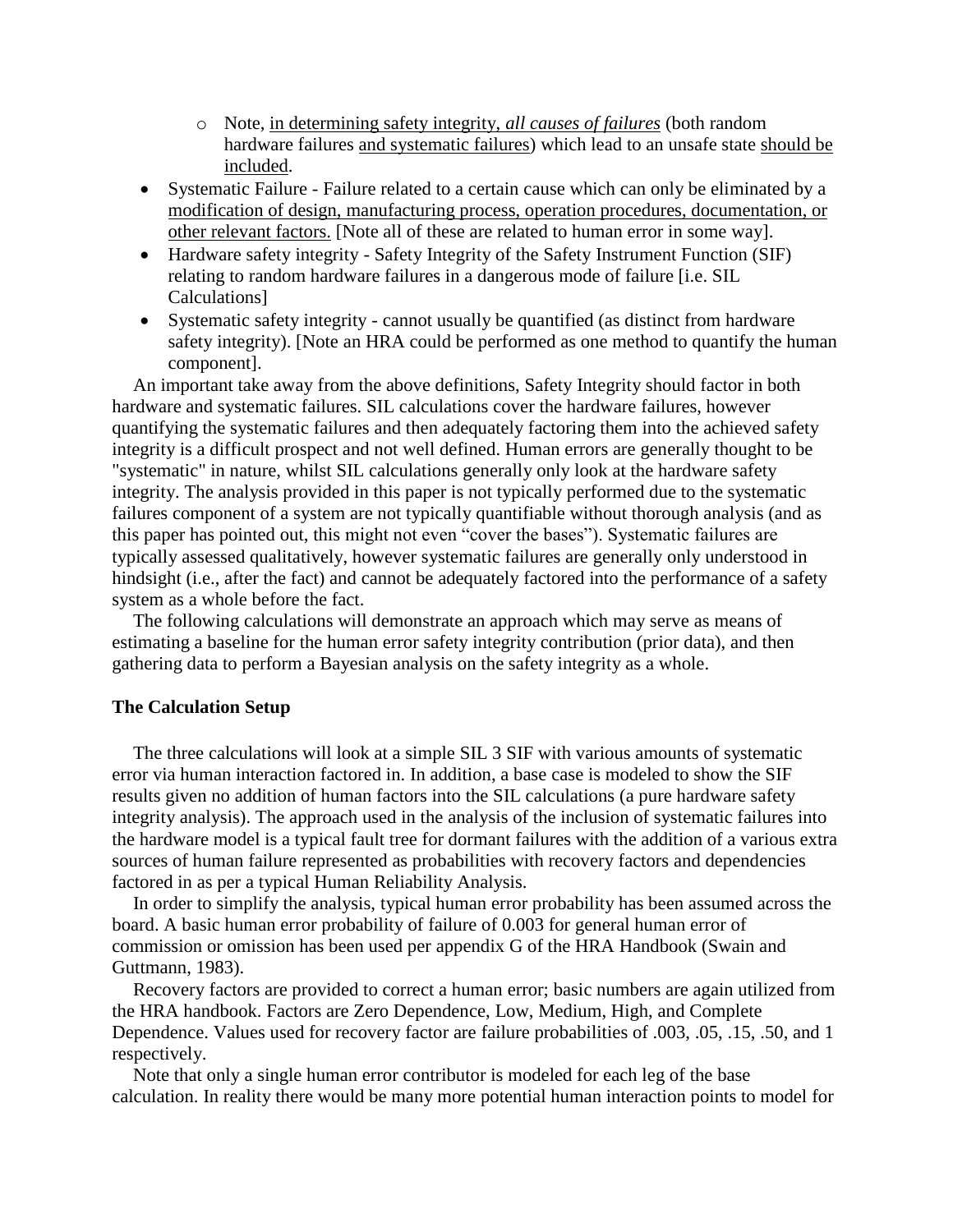an exhaustive and thorough analysis. This is beyond the scope of this paper as the intent is to demonstrate the concept of systematic human contribution to a SIF. Note only modeling a single interaction as has been done is optimistic and overlooks many points where humans can introduce error.

#### **Base Calculation**

The base calculation is a simple SIL 3 SIF using generic components.

Dual temperature transmitters with Thermocouples voted 1oo2 with a 10% beta factor and a 1 year test interval. A high SIL 3 rated logic solver with a 1 year test interval. Triple redundant valves with actuator and solenoids, with a 5% Beta factor and a 1 year test interval voted 1oo3.



**Figure 1**: Base SIL Calculation

This SIF easily achieves SIL 3 at an RRF of 1200 (SIL 3 is at least an RRF of >1000).

#### **Model 1 - Human Error Introduced to Base Calculation with Poor Recovery**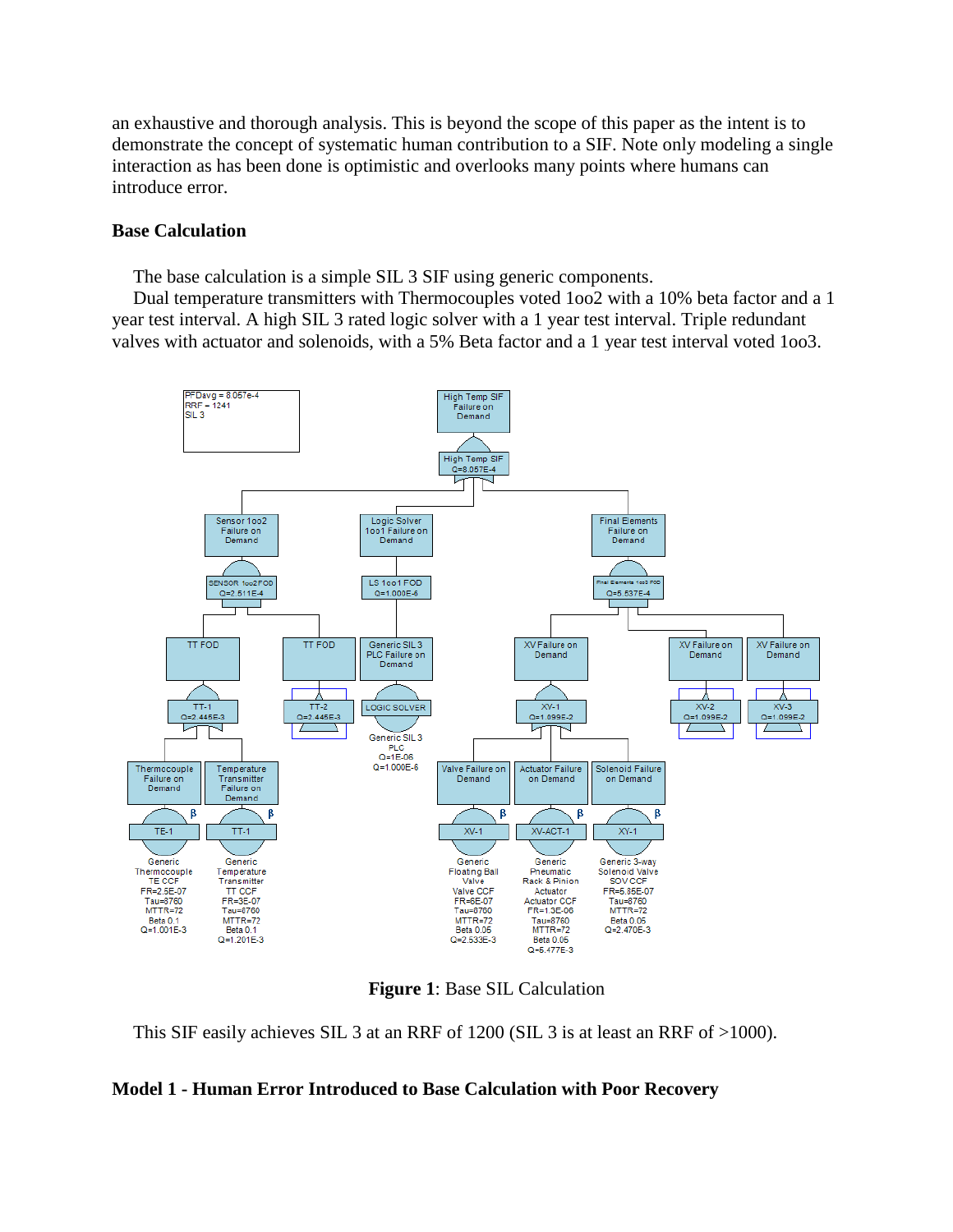The next calculation examines the same base calculation which previously achieved SIL 3 but now factors in a few different human error components. This model assumes a basic human error at some point during the engineering, operations, or maintenance phases, which if left uncorrected will defeat the SIF once a real demand is experienced. The model assumes also that the recovery factors available to detect the initial human error are either poor or non-existent. This could be thought to represent a plant which is not very sophisticated in their implementation of the IEC/ISA 61511 standard, perhaps a relatively new adopter of the standard that has not fully developed their lifecycle processes and therefore will have a hard time detecting errors. Note skilled personnel are still assumed to have made the original error (0.003 human error probability).

As discussed above, not all sources of human error have been modeled as this is beyond the scope of the paper. Mainly the intent is to show the impact human error could have on achieving a SIL 3 target when human interaction is factored into a hardware safety integrity calculation to estimate an overall safety integrity. In addition, not all recovery factors have been exhaustively modeled. Mainly the most obvious recovery factors have been chosen.

The points of error with recovery factors are as follows:

- Sensors Specification error in either the engineering, design, or purchasing of the sensor equipment; which *will* lead to a covert SIF failure of the device.
	- o Recovery Factor "RF1A" (see figure 2) is an independent back check of the original engineers work. Here it is assumed no back checks are performed due to the lack of sophistication – therefore there is complete dependence.
	- o Recovery Factor "RF1B" (see figure 2) is detecting the error via testing or other audit activity. It is assumed that at least a Pre Startup Safety Review is performed, though detecting this error would be more a chance occurrence – therefore there is high dependence/ low recovery.
- Logic Solver Maintenance error in Logic Solver, inadvertent logic modification; which *will* lead to a covert SIF failure of the device.
	- o Recovery Factor "RF2A" (see figure 2) is detecting the error via testing such as FAT or SAT or other audit activity. It is assumed that this step is not performed due to the lack of sophistication – therefore there is complete dependence/ no recovery.
	- o Recovery Factor "RF2B" (see figure 2) is an independent back check of the original engineers work. Here it is assumed no back checks are performed due to the lack of sophistication – therefore there is complete dependence.
- Final element Operations error in bypass or failure to properly return to service; which *will* lead to a covert SIF failure of the device.
	- o Recovery Factor "RF3A" (see figure 2) is an independent back check of the original engineers work. Here it is assumed no back checks are performed due to the lack of sophistication – therefore there is complete dependence.
	- o Recovery Factor "RF3b" (see figure 2) is detecting the error via testing for return to service or other audit activities. It is assumed that this step (auditing) is not performed due to the lack of sophistication – therefore there is complete dependence/ no recovery.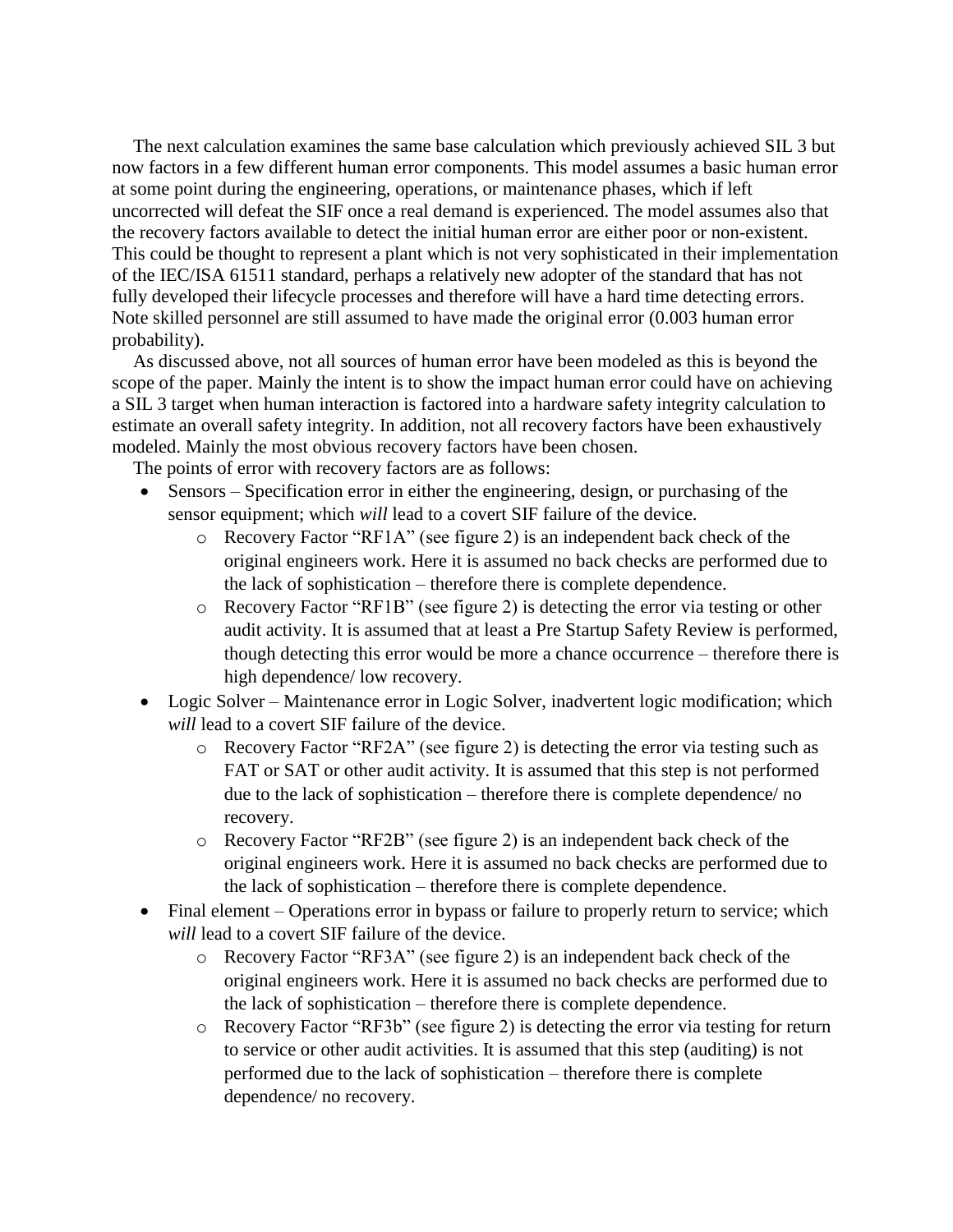

**Figure 2**: Human Error Introduced to Base Calculation with Poor Recovery

As seen in the diagram, the exact same SIL 3 SIF as previously modeled now fails to meet SIL 3. SIL 2 is barely even achieved (RRF of 120). The human component is a major factor in keeping the SIF from achieving SIL 3, and if even more human interactions are factored in, it's possible the best the plant can manage is SIL 1.

## **Model 2 - Human Error Introduced to Base Calculation with Decent Recovery**

The next calculation examines the same calculation previously modeled, but now with better recovery factors. The recovery factors available to detect the initial human error are better than model 1 but still not the best they could be. This could be thought to represent a plant which is further along in implementing the IEC/ISA 61511 standard – perhaps with a decent amount of experience managing the safety lifecycle with better defined processes and review cycles, but still has not fully developed their processes and procedures with thorough back checking requirements.

The points of error with recovery factors are as follows:

- Sensors Specification error in either the engineering, design, or purchasing of the sensor equipment; which *will* lead to a covert SIF failure of the device.
	- o Recovery Factor "RF1A" (see figure 3) is an independent back check of the original engineers work. Here it is assumed a back check is completed, but it's not thorough and relies on the back checker's experience. The checker might also be on the same team – therefore high dependence is assumed.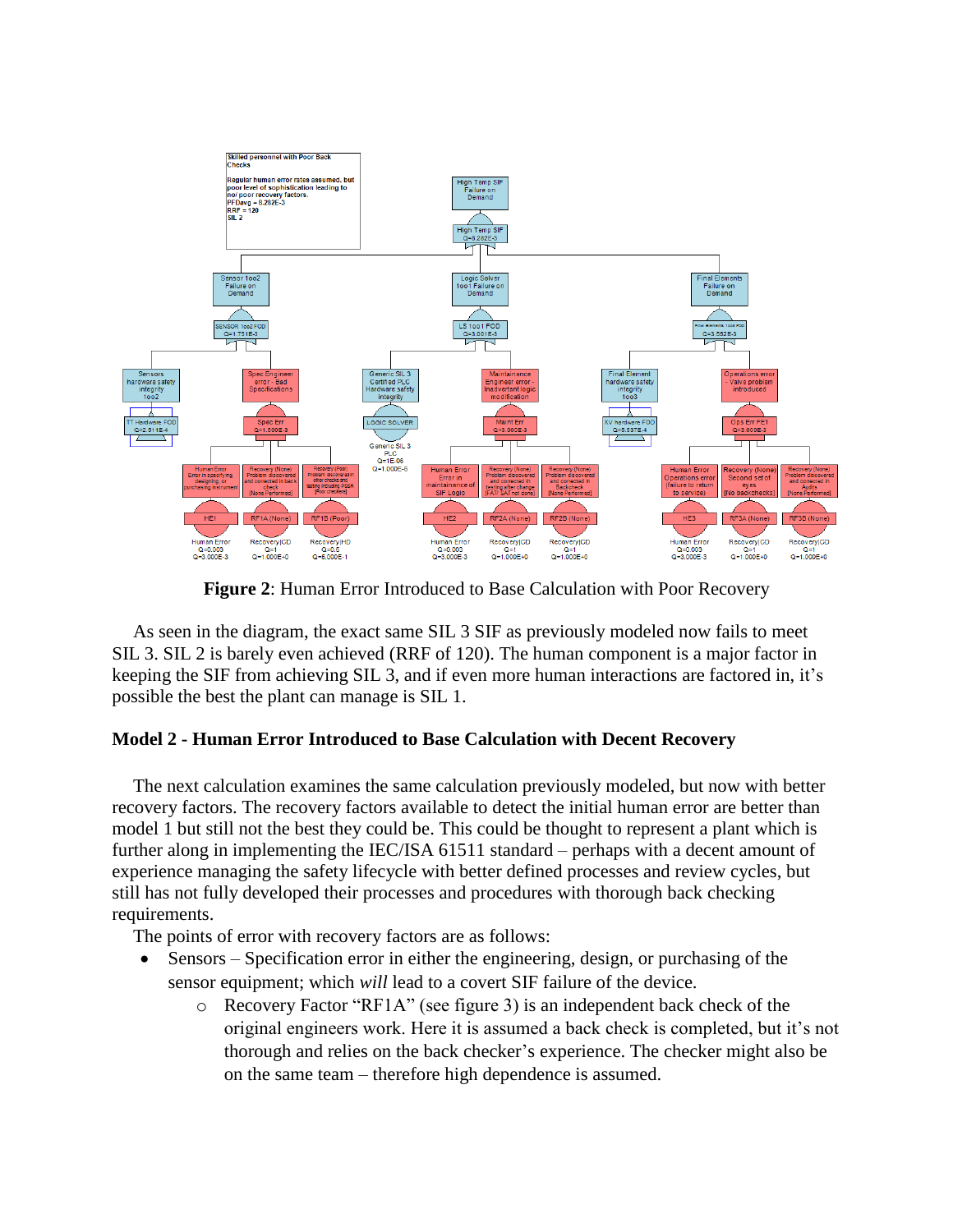- $\circ$  Recovery Factor "RF1B" (see figure 3) is detecting the error via testing or other audit activity. It is assumed that at least a Pre Startup Safety Review is performed, though detecting this error would be more a chance occurrence. This example the plant is assumed to also perform Functional Safety Assessments but the standard is only loosely followed, maybe no checklist is used for the assessment – therefore there is medium dependence/ recovery.
- Logic Solver Maintenance error in Logic Solver, inadvertent logic modification; which *will* lead to a covert SIF failure of the device.
	- o Recovery Factor "RF2A" (see figure 3) is detecting the error via testing such as FAT or SAT or other audit activity. It is assumed that this step is performed, but perhaps the procedures have not been written thoroughly and the programmer who made the errors also wrote the FAT plan and some logic errors might not be detected – therefore there is medium dependence/ recovery.
	- o Recovery Factor "RF2b" (see figure 3) is an independent back check of the original engineers work. Here it is assumed a back check occurs of the engineer's work, however the back checker is from the same team as the engineer doing the work and "looking over the shoulder" – therefore there is medium dependence.
- Final element Operations error in bypass or failure to properly return to service; which *will* lead to a covert SIF failure of the device.
	- o Recovery Factor "RF3A" (see figure 3) is an independent back check of the original engineers work. Here it is assumed back checks are performed but the back check procedure is not very thorough and does not require a manager sign off – therefore there is high dependence.
	- o Recovery Factor "RF3B" (see figure 3) is detecting the error via testing for return to service or other audit activities. It is assumed that audits and testing are performed, but the procedures may not be very through – therefore there is medium dependence/ recovery.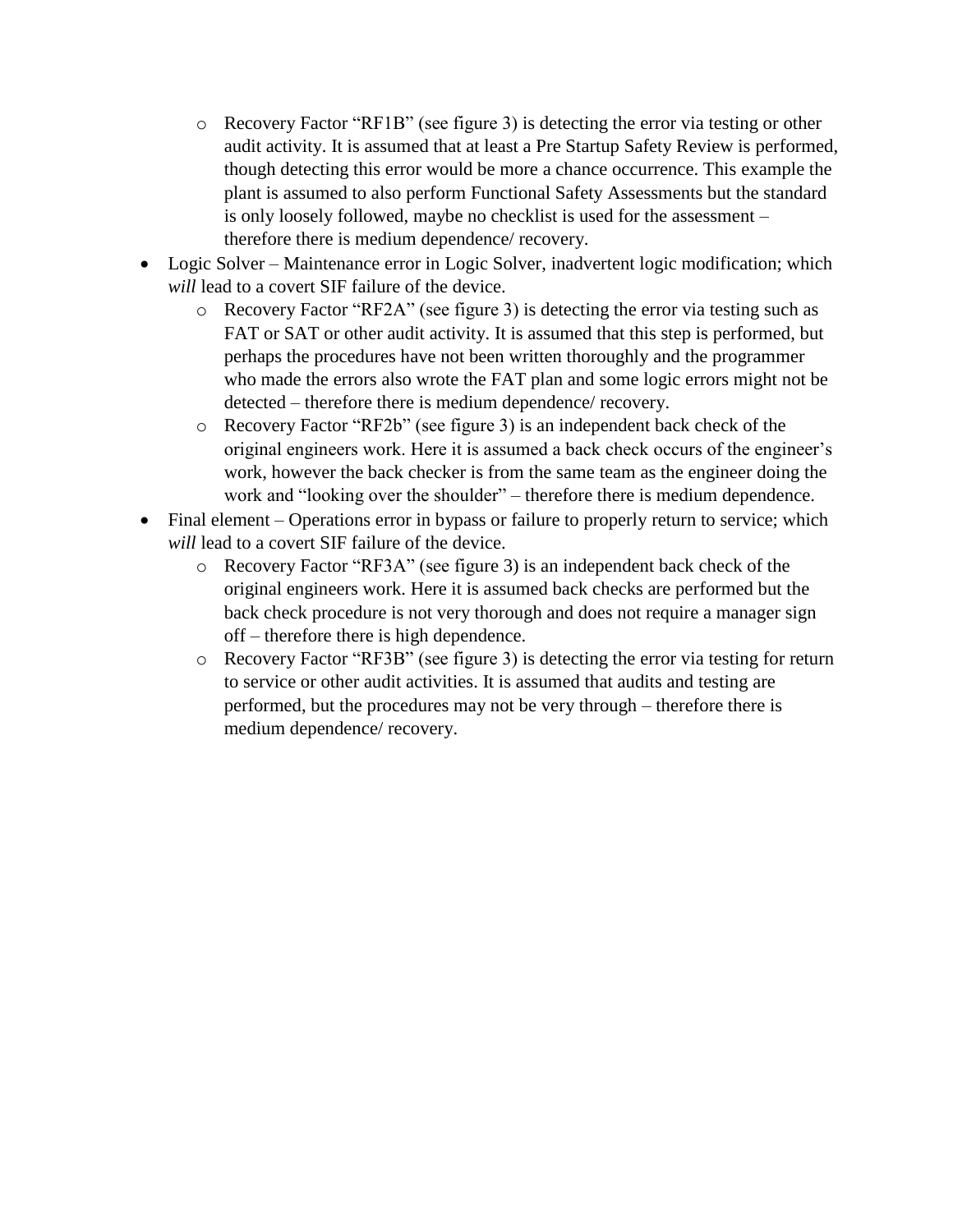

**Figure 3**: Human Error Introduced to Base Calculation with Decent Recovery

As seen in the diagram, the exact same SIL 3 SIF as previously modeled again fails to meet SIL 3. SIL 2 is more readily achieved though (RRF of 756). The human component is still a factor in keeping the SIF from achieving SIL 3, yet it is less of a factor than in the previous example.

## **Model 3 - Human Error Introduced to Base Calculation with Good Recovery**

The final calculation examines the same calculation previously modeled, but now with even better recovery factors. The recovery factors available to detect the initial human error are considered good, and far better than model 1 or 2. This could be thought to represent a plant which is highly sophisticated in implementing the IEC 61511 standard – with ample experience managing the safety lifecycle with well-defined processes and review cycles.

The points of error with recovery factors are as follows

- Sensors Specification error in either the engineering, design, or purchasing of the sensor equipment; which *will* lead to a covert SIF failure of the device.
	- o Recovery Factor "RF1A" (see figure 4) is an independent back check of the original engineers work. Here it is assumed a back check is completed and the checker is a master practitioner in their field. Furthermore the checker is from an independent team than the engineer who made the error. However some errors require high amounts of scrutiny to detect – therefore medium dependence is assumed.
	- $\circ$  Recovery Factor "RF1B" (see figure 4) is detecting the error via testing or other audit activity. It is assumed that Pre Startup Safety Review is performed, though detecting this error would be more a chance occurrence. This example the plant is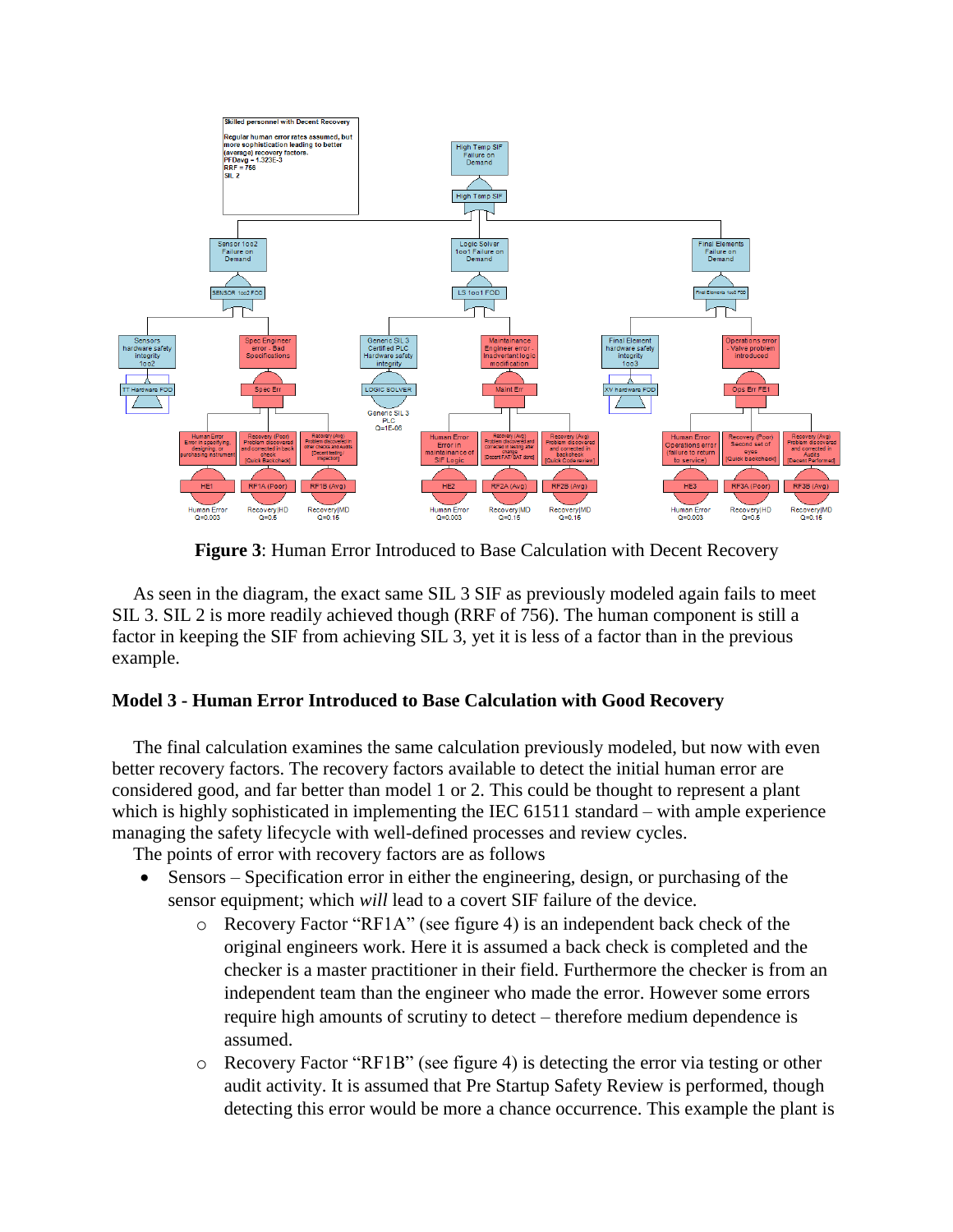assumed to also perform Functional Safety Assessments and the standard is closely followed with well-defined checklists that have been developed over time to catch many errors that have been discovered in the past. Some errors could theoretically still slip through though – therefore there is low dependence/ high recovery.

- Logic Solver Maintenance error in Logic Solver, inadvertent logic modification; which *will* lead to a covert SIF failure of the device.
	- o Recovery Factor "RF2A" (see figure 4) is detecting the error via testing such as FAT or SAT or other audit activity. It is assumed that this step is performed, and although the testing may be more through, it is still difficult to detect some changes in logic if they were not anticipated – therefore there is low dependence/ high recovery.
	- o Recovery Factor "RF2B" (see figure 4) is an independent back check of the original engineers work. Here it is assumed a back check occurs on the engineer who made the error, and the checker is a separate engineer not associated with the unit under control. However, some logic changes can still be difficult to conceptualize – Therefore there is low dependence.
- Final element Operations error in bypass or failure to properly return to service; which *will* lead to a covert SIF failure of the device.
	- o Recovery Factor "RF3A" (see figure 4) is an independent back check of the original engineers work. Here it is assumed back checks are performed and the back check procedures are very thorough and require a manager sign off, however the other operator is likely not an independent person and would be from the same unit and might be subject to the same line of thinking as the original operator – therefore there is low dependence.
	- o Recovery Factor "RF3B" (see figure 4) is detecting the error via testing for return to service or other audit activities. It is assumed that audits and testing are performed, and while the procedures may be more thorough some errors could still slip through if testing is not done up to demand pressures and temperatures which is unlikely – therefore there is low dependence/ high recovery.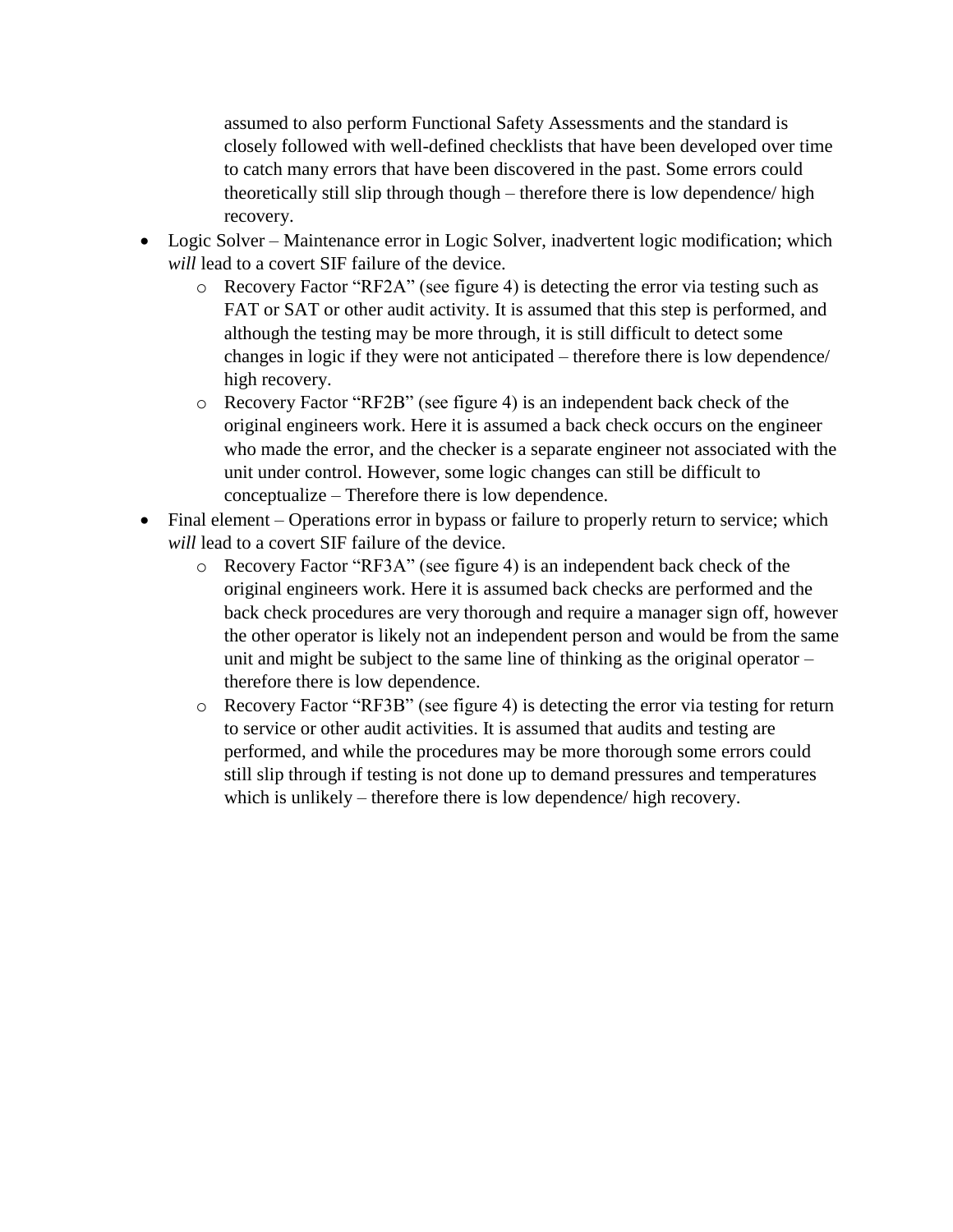

**Figure 4**: Human Error Introduced to Base Calculation with Good Recovery

As seen in the diagram, the SIL 3 SIF previously modeled now once again meets SIL 3 (RRF of 1100 achieved). The human component has been minimalized due to more experience and sophisticated procedures and back checks, and a greater adoption of the ISA/IEC 61511 safety lifecycle standards. The human component still factors in, but is a marginal contributor to the overall probability of failure.

## **Conclusion**

As was seen in the examples, human error can be a significant detractor to the overall safety integrity achieved by a SIF. This is especially true for SIL 3 targets where the potential contribution from human error begins to dominate the calculated random hardware integrity. In addition, if an owner/ operator is not very sophisticated in their management of a nominal SIL 3 SIF, there is a high likelihood that the best the SIF will actually operate at is SIL 2 or worse. Conversely, a plant that is sophisticated in their management of SIFs likely does not need to factor in the human component in a SIF PFD calculation, because it would be a marginal contributor, however they will have demonstrated and documented this in other ways (audits, FSA, etc.).

As for modeling human error components, this paper proposed the idea of a Bayesian approach. Using a Bayesian approach can correct and update the results initially obtained from a frequentist approach. In addition, Bayesian confidence intervals are real-world limits that reflect actual conditions in an operating plant. In order to start out though, a baseline of human error contribution to overall safety integrity must be established (i.e. estimated). The approach of this paper for modeling the baseline human error contribution to an overall safety integrity was via a theoretical HRA. Note the approach in this paper was not a thorough analysis; the intent was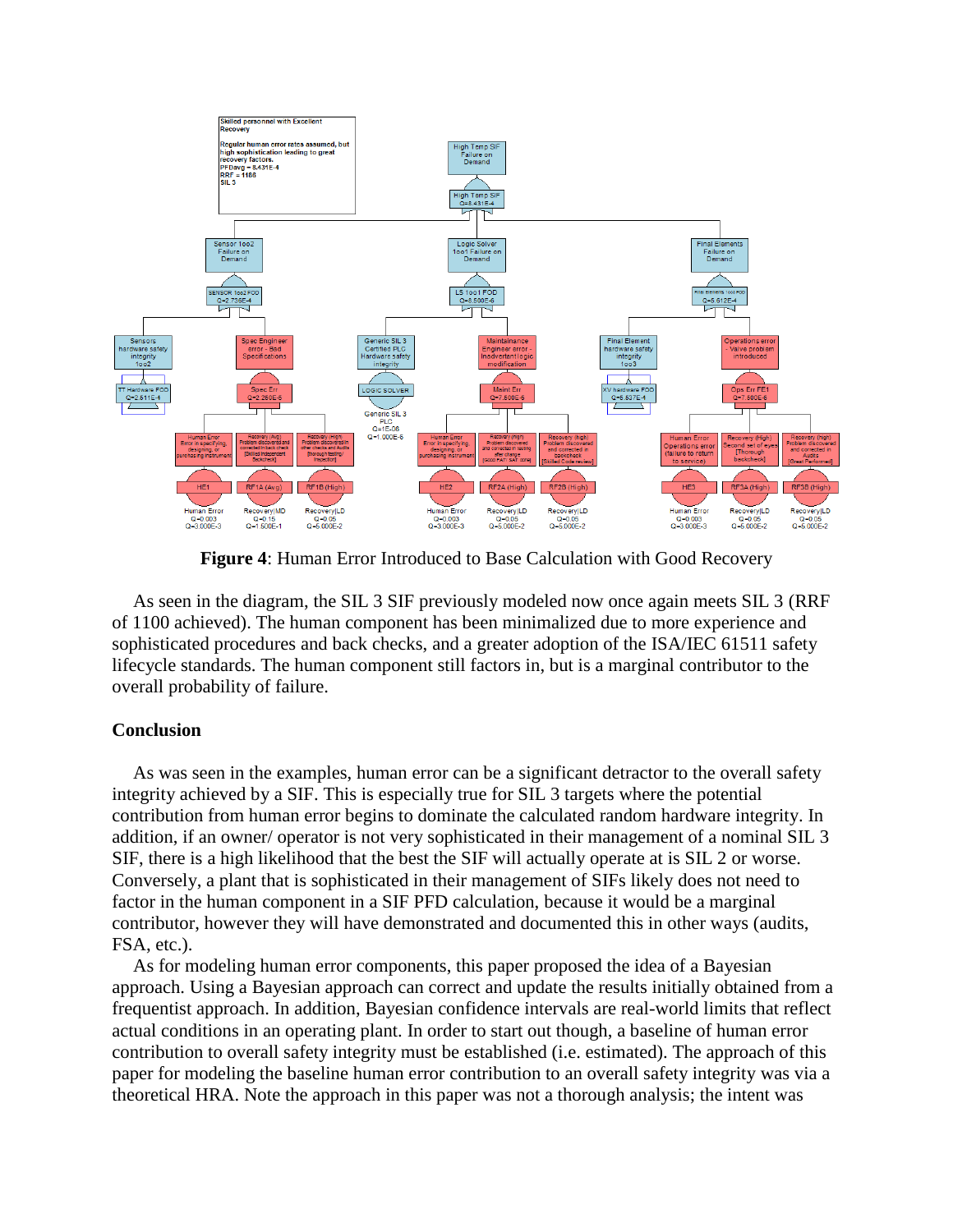simply to provide a rough idea of how an analysis *could* be performed, and some factors to be aware of. As it should be obvious, conducting a full HRA for every step of the SIF design could be *very* time consuming, however most models can be performed once and then applied to all SIFs as a factor. A drawback of a thorough HRA is this could lead to *over confidence,* because as noted from the ISA/IEC 61511 standard, human error contribution can be poorly understood. That said, there does need to be a starting point to assess an operating plant's systematic safety integrity, and the HRA is the best tool available to discover human errors and recovery factors. It is best to implement a Bayesian approach after the baseline is developed. The beauty of a Bayesian approach applied after the baseline estimate is completed, are that errors in the initial assumptions and HRA should reveal themselves.

Some other ideas for factoring in the human error component could be through confidence intervals as proposed in the IEC 61508 standard for various applications. Some SIL calculation tools add other ways to factor in human interaction and potential for errors. One such tool proposes a concept labeled "Maintenance Capability," though a basis for the number used would need to be established. A caution with this approach is if the estimate is *only* for maintenance, it would not factor in all the other points of human interaction outside of maintenance and will lead to over confidence. As this paper points out, there are many more sources of human error than maintenance alone.

Some ideas to reduce human error contribution are firstly to fully implement the ISA/IEC 61511 safety lifecycle which calls out for assessments and audits throughout the entire lifecycle. Outside of the standard, more thorough back checks should be performed. Checklists could be utilized. As a plant gains experience, the previous failure points can be added into the checklist. This should be considered an evergreen process or the risk of not improving and never being able to achieve SIL 3 will be a given. Some various ideas on back checks and check lists could include:

- FAT test plan written by the person who understands how the system should work (i.e., not by the logic programmer).
- SAT must test each device individually to detect errors in wiring
- A full physical inspection should be undertaken prior to process introduction to ensure valves facing right way, equipment not damaged where it can't be seen (broken thermowell/ DP cell punctured)
- Back check of design basis process data
- Back check of instrument specifications
- Periodic review of plant specifications to make sure no incompatible materials are specified as experience is gained.
- Consult maintenance for problems that may be occurring, but are not being documented.
- Audit Operation's interaction with a SIF (e.g., bypassing practices etc.)
- Audit for unauthorized, hidden or forgotten bypasses (e.g., forces, or jumpers left on).
- Audit the Control Engineer's interaction with a SIS (e.g., how often changes are required, which increases the potential for human error).